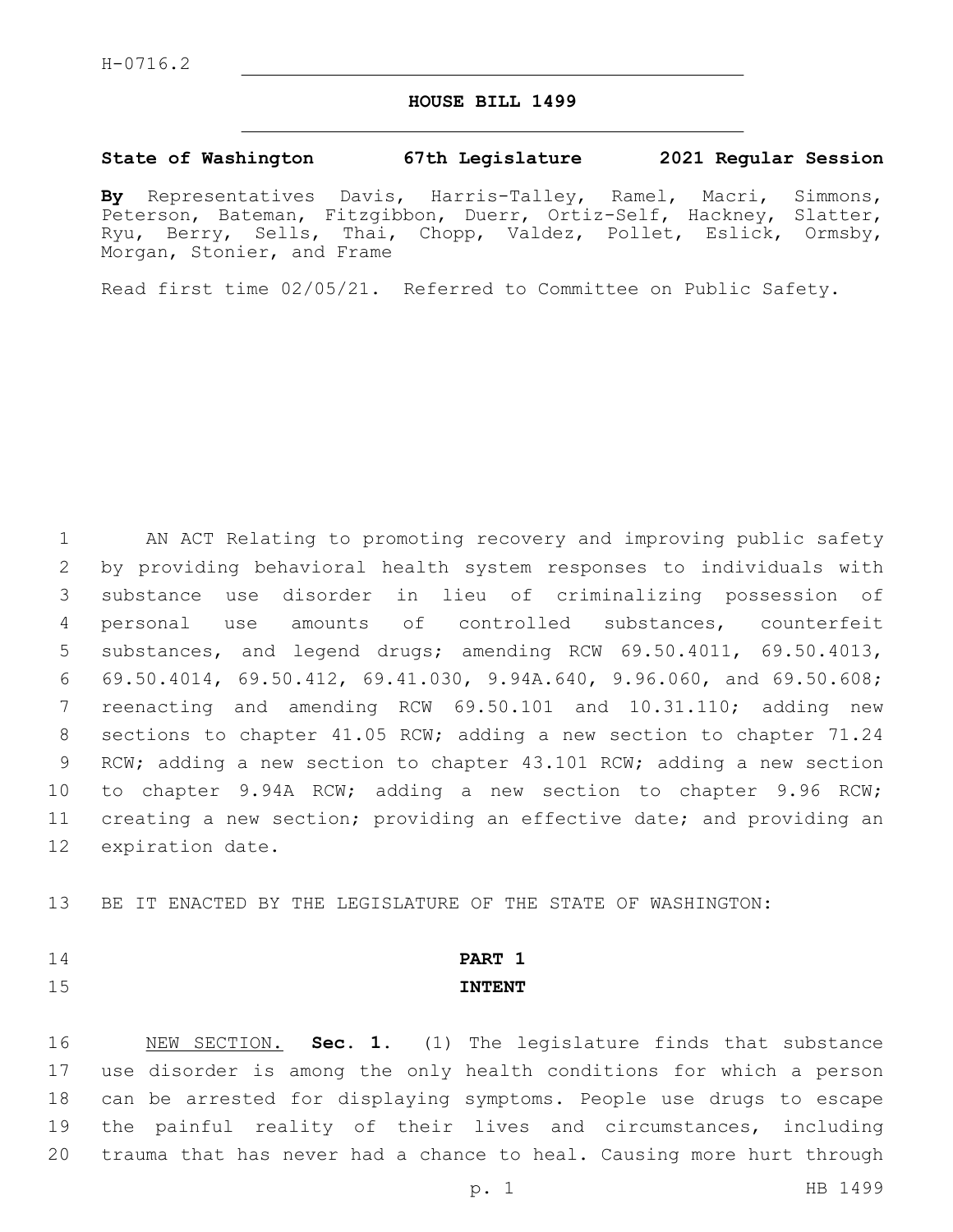the trauma of incarceration will not produce a willingness to change, only more pain to numb. Arrest and incarceration do not treat the root causes of substance use disorder. Treating substance abuse disorder like a crime through arrests and incarceration further disrupts and destabilizes the lives of these individuals. Incarceration removes access to insurance and behavioral health services, places people with opioid use disorder at extraordinary risk of overdose upon release, and creates criminal records that erect long-term barriers to education, housing, and employment, all of which undermine efforts to achieve and maintain recovery. The diagnostic criteria for substance use disorder includes continued use despite negative consequences. Therefore, it is implausible that additional negative consequences will lead to a cessation of use.

 (2) The legislature also finds that substance use disorder is a treatable brain disease from which people recover. Based on surveys conducted at syringe service programs, the vast majority of people who are using drugs want to reduce or stop their use. The barrier to these individuals engaging in treatment is not an absence of pain, but an absence of hope. When people in active substance use disorder are offered meaningful, person-centered support and interventions 21 from a trusted source, such as a peer recovery coach, they are very likely to accept that support. If recovery support services, such as housing, education, employment pathways, community connection, and peer support are available during and after treatment, long-term, sustained recovery is not only possible, but probable.

 (3) Therefore, the legislature intends to develop a robust system to provide rapid access to evidence-based and innovative substance use treatment and comprehensive recovery support services in lieu of criminal penalties for individuals in possession of drugs.

## **PART 2**

## **EXPANSION OF SUBSTANCE USE DISORDER TREATMENT AND RECOVERY SUPPORT SERVICES**

 NEW SECTION. **Sec. 2.** A new section is added to chapter 41.05 34 RCW to read as follows:

 (1) The authority shall establish a substance use recovery services plan to implement measures to assist persons with substance use disorder in accessing treatment and recovery support services that are low-barrier, person-centered, informed by people with lived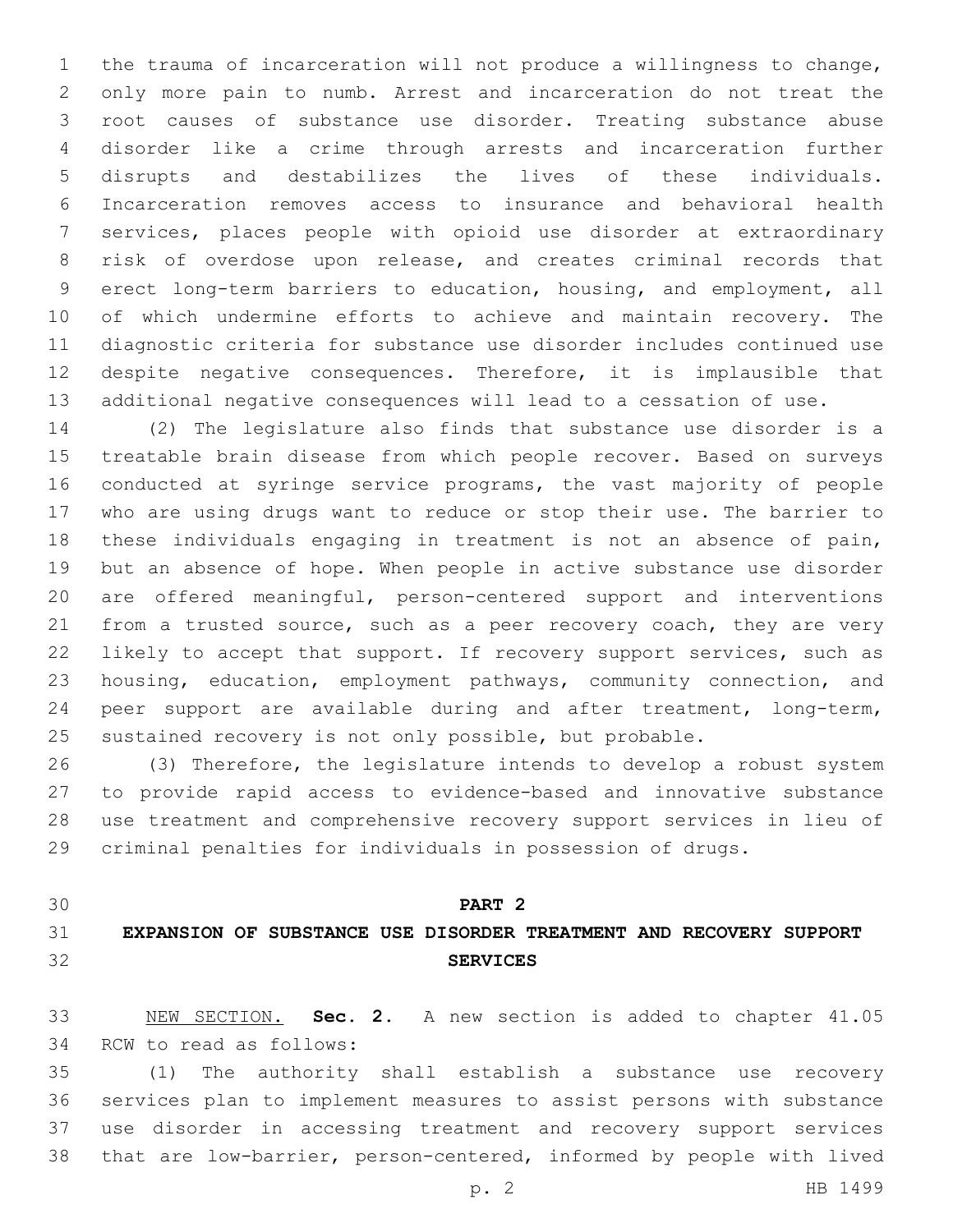experience, and culturally and linguistically appropriate. The plan must articulate the manner in which continual, rapid, and widespread access to a comprehensive continuum of care must be provided to all persons with substance use disorder regardless of the point at which 5 they present within the continuum of care.

 (2) The plan must consider the following: The manner in which persons with substance use disorder currently access and interact with the behavioral health system; the points of intersection that persons with substance use disorder have with the health care, criminal, legal, and child welfare systems, including emergency departments, syringe service programs, law enforcement, correctional facilities, and dependency court; and the various locations in which persons with untreated substance use disorder congregate including 14 homeless encampments, motels, and casinos.

15 (3) The plan must:

 (a) Anticipate the decriminalization of personal use amounts of controlled substances, counterfeit substances, and legend drugs known to be used by people for recreational or nonmedical and nonprescribed 19 purposes as provided in section 5 of this act;

 (b) Include potential new community-based care access points, including the safe station model in partnership with fire departments, and strategic grant making to community organizations to educate the public and systematically disrupt and dismantle stigma and prejudice against persons with substance use disorder by improving public understanding and promoting hope;

 (c) Include creative mechanisms for real time, peer-driven, noncoercive outreach and engagement to individuals in active substance use disorder across all settings and develop measures to enhance the effectiveness of and opportunities for intervention across new and existing points of contact with this population; and

 (d) Support diversion to community-based care for individuals who may face criminal consequences for other drug-related law violations, but for whom it is evident that a response that addresses and attends to the underlying needs and social determinants of health may be more 35 effective.

 (4) The plan and related rules adopted by the authority must include the following substance use treatment and recovery services, which must be available in or accessible by all jurisdictions: Field-39 based outreach and engagement; peer recovery support services; intensive case management; substance use disorder treatment,

p. 3 HB 1499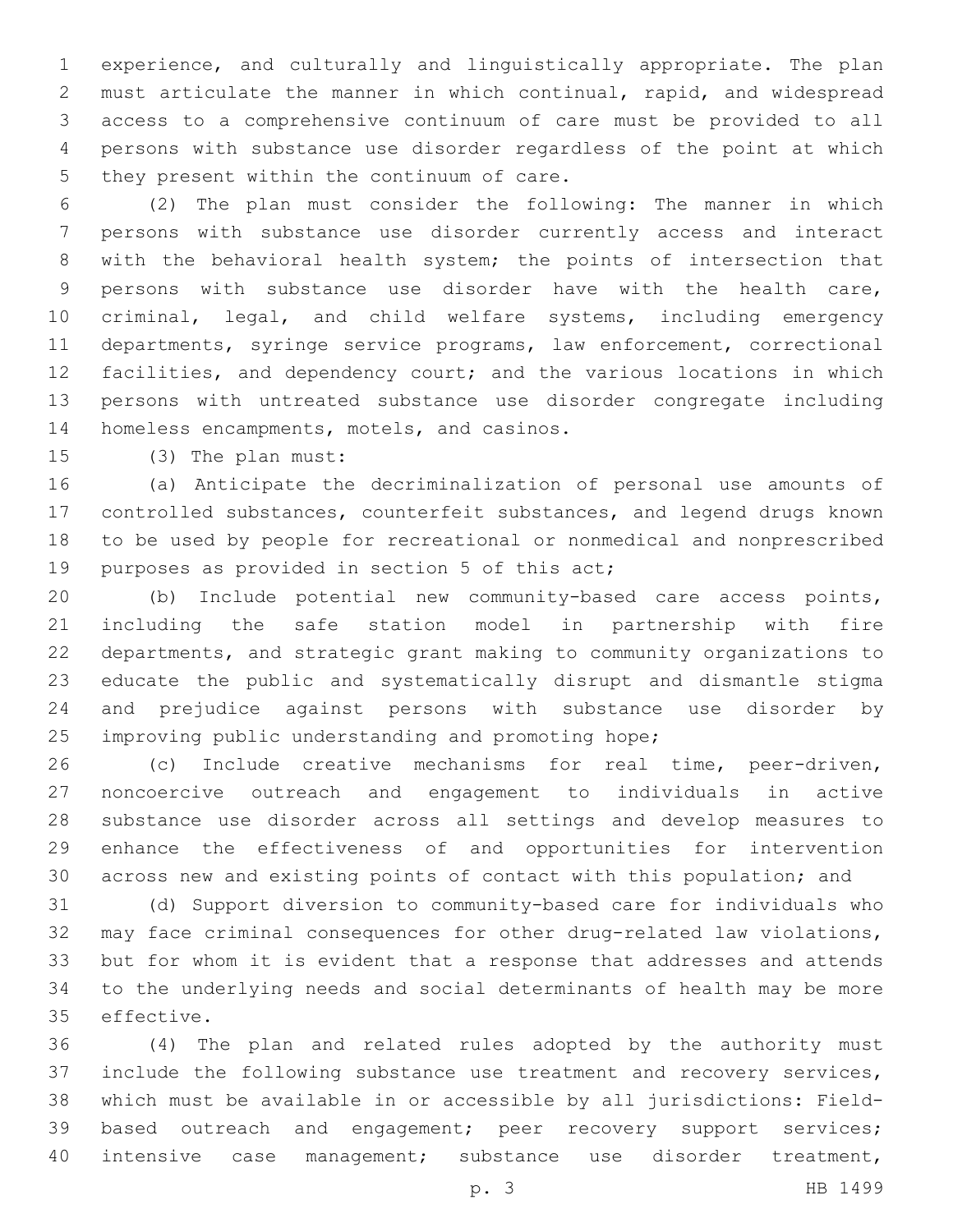including evidence-based treatment, promising practices, and innovative approaches; and recovery support services including housing, job training, and placement services. These services must be equitably distributed across urban and rural settings and, if possible, made available on demand through 24 hour, seven days a week peer recovery coach response, behavioral health triage centers, or other innovative rapid response models. These services must, at a minimum, incorporate the following principles: Low barrier to entry 9 and reentry; improve the health and safety of the individual; reduce 10 the harm of substance use and related activity for the public; integrated and coordinated services; incorporate structural competency and antiracism; noncoercive methods of retaining people in 13 treatment and recovery services, including contingency management; consideration of the unique needs of rural communities; and services 15 that increase social determinants of health.

 (5) In developing the plan, the authority shall strive to adopt and implement the recommendations of the substance use recovery services advisory committee established in section 3 of this act. Where adoption and implementation of recommendations are infeasible, the authority shall notify the advisory committee and request refinement or modification of recommendations for implementation.

 (6) The authority must submit the substance use recovery services plan to the governor and the legislature by December 1, 2021. After submitting the plan, the authority shall adopt rules and enter into contracts with providers to implement the plan by December 1, 2022. In addition to seeking public comment under chapter 34.05 RCW, the authority must adopt rules in accordance with the recommendations of the substance use recovery services advisory committee as provided in subsection (5) of this section. The rules must be informed by existing diversion models that the authority administers in multiple 31 jurisdictions in the state.

 (7) In consultation with the substance use recovery services advisory committee, the authority must submit a report on the implementation of the substance use recovery services plan to the appropriate committees of the legislature and governor by December 36 1st of each year, beginning in 2022.

 (8) For the purposes of this section, "recovery support services" means a collection of nontreatment resources that sustain long-term recovery from substance use disorder, including recovery housing, 40 employment and education supports, peer recovery coaching, family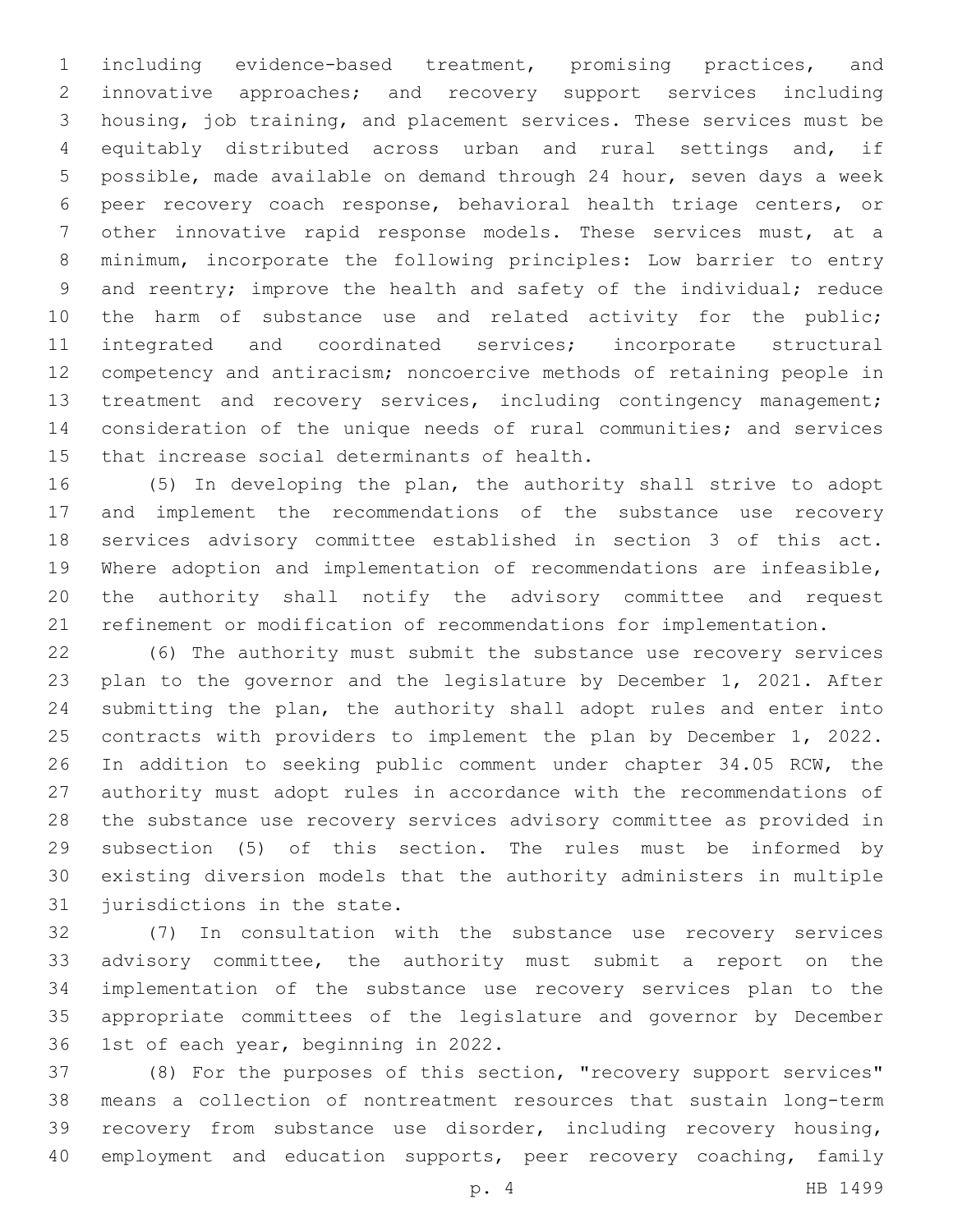education, technological recovery supports, transportation and child care assistance to facilitate treatment participation and early 3 recovery, and social connectedness.

 NEW SECTION. **Sec. 3.** A new section is added to chapter 41.05 5 RCW to read as follows:

 (1) The authority shall establish the substance use recovery services advisory committee to advise the authority in the development and implementation of the substance use recovery services 9 plan under section 2 of this act.

 (2) The authority must, in consultation with the University of Washington department of psychiatry and behavioral sciences and an organization that represents the interests of people who have been directly impacted by substance use and the criminal legal system, appoint members to the advisory committee who have relevant background related to the needs of persons with substance use disorder. The membership of the advisory committee must include, but 17 is not limited to, experts in the etiology and stabilization of substance use disorders, including expertise in medication-assisted treatment and other innovative medication therapies; experts in mental health and trauma and their comorbidity with substance use disorders; people who are currently using controlled substances outside the legal authority of prescription or valid practitioner order; experts in the relationship between social determinant of health, including housing and substance use disorder; experts in drug 25 user health and harm reduction; representatives of city and county governments; a representative of urban police chiefs; a 27 representative of rural county sheriffs; a representative of the interests of rural communities; a representative of fire chiefs; experts in peer support services; experts in substance use disorder recovery support services; experts in diversion from the criminal legal system to community-based care for people with complex behavioral health needs; experts in reducing racial disparity in exposure to the criminal legal system; an academic researcher with an expertise in drug policy and program evaluation; a substance use disorder professional; a representative of public defenders; a representative of prosecutors; a representative of the criminal justice training commission; a nongovernmental immigration attorney with expertise in the immigration consequences of drug possession and use crimes and findings of substance use disorder; recovery housing

p. 5 HB 1499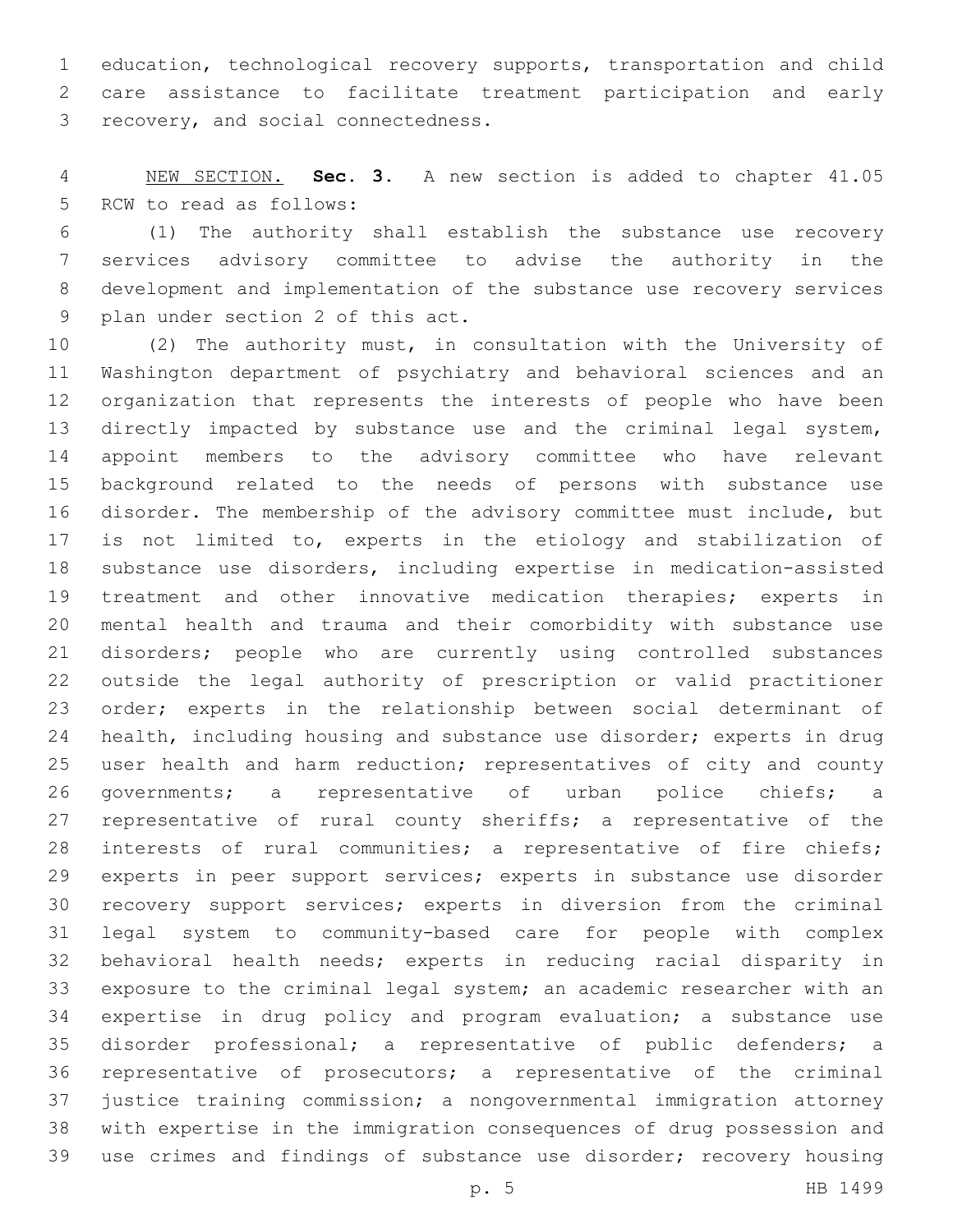providers; low-barrier housing providers; representatives of racial justice organizations, including organizations promoting antiracism and equity in health care; a representative of a local health jurisdiction with expertise in overdose prevention and harm reduction; representatives of the interests of tribes; at least three adults in recovery from substance use disorder, including individuals with previous contact with the criminal legal system due to substance use; at least three youth in recovery from substance use disorder, including youth with previous criminal legal system contact due to 10 substance use; and at least three family members of persons with substance use disorder. The advisory committee shall be reflective of the community of individuals living with substance use disorder, including people who are Black, indigenous, and people of color, and individuals who can represent the unique needs of rural communities.

 (3) The advisory committee must make recommendations and provide 16 perspectives to the authority regarding:

 (a) Current regional capacity for existing public and private programs providing substance use disorder assessments, each of the American society of addiction medicine levels of care, and recovery 20 support services;

 (b) Barriers to accessing the existing health system for those populations chronically exposed to criminal legal system responses relating to complex behavioral health conditions and the consequences of trauma, and possible innovations that could reduce those barriers and improve the quality and accessibility of care for those 26 populations;

 (c) Evidence-based, research-based, and promising treatment and recovery services appropriate for target populations, to include, but not be limited to, field-based outreach and engagement, case management, mental and physical health care, contingency management, medication-assisted treatment and other innovative medication therapies, peer support services, family education, housing, job training and employment programs, and treatments that have not 34 traditionally been covered by insurance;

 (d) Workforce needs for the behavioral health services sector, 36 including wage and retention challenges;

 (e) Options for leveraging existing integrated managed care, medicaid waiver, American Indian or Alaska Native fee-for-service behavioral health benefits, and private insurance service capacity for substance use disorders, including but not limited to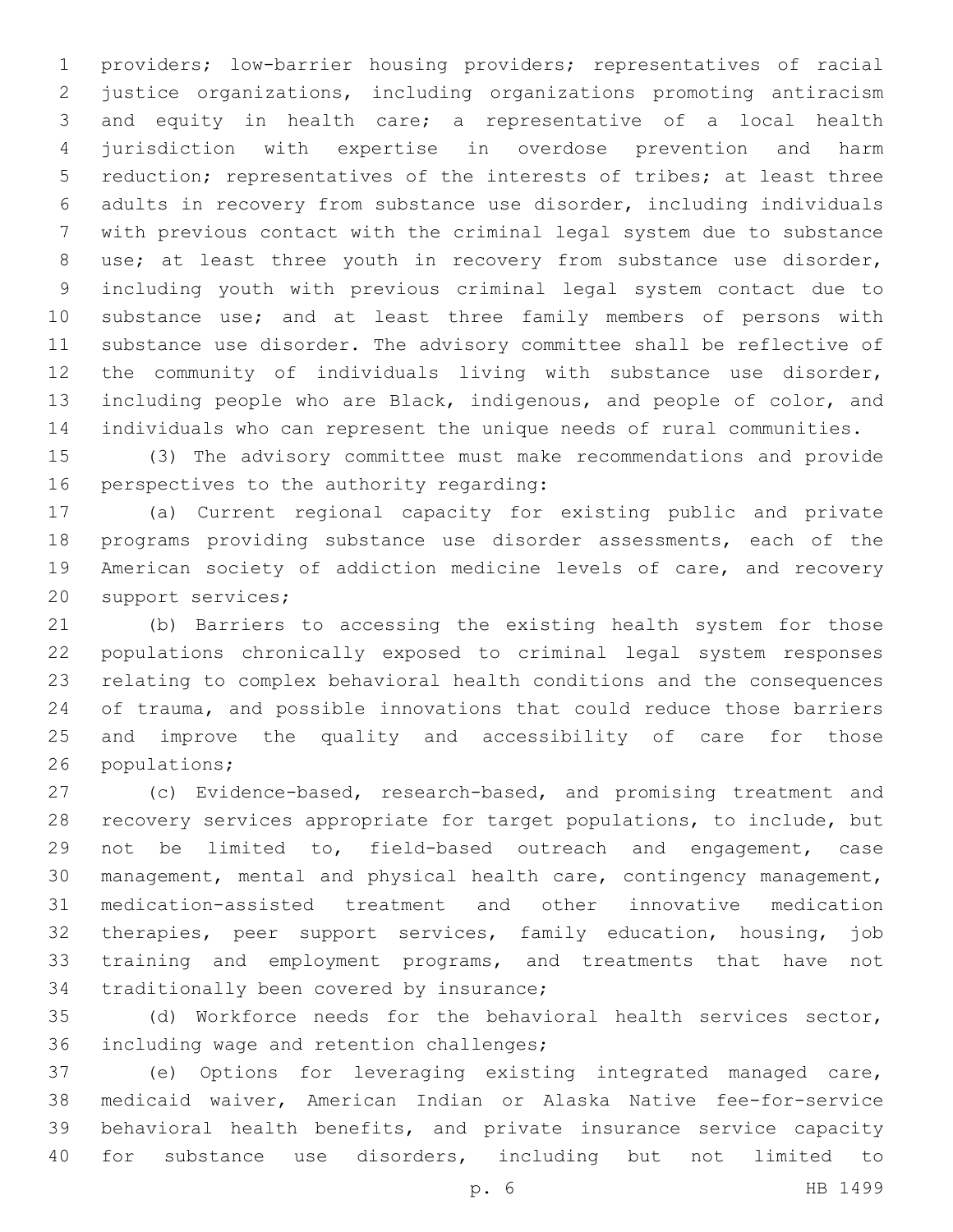coordination with managed care organizations, behavioral health administrative services organizations, the Washington health benefit exchange, accountable communities of health, and the office of the insurance commissioner;4

 (f) Framework and design assistance for jurisdictions to assist in compliance with the requirements of RCW 10.31.110 for diversion of individuals with complex behavioral health conditions to community- based care whenever possible and appropriate, and identifying resource gaps that impede jurisdictions in fully realizing the 10 potential impact of this approach;

 (g) The design of a referral mechanism for referring people with substance use disorder or problematic behaviors resulting from drug use into the supportive services described in this section, including intercepting individuals who likely would otherwise be referred into 15 the criminal legal system, with the express intention of ensuring that decriminalization of possession of personal use amounts does not inadvertently contribute to increased racial disparity among those who continue to be exposed to the criminal legal system due to income instability and involvement in the illicit economy to meet basic 20 needs;

 (h) The design of ongoing qualitative and quantitative research about the types of services desired by people with substance use disorders and barriers they experience in accessing existing and 24 recommended services; and

 (i) Proposing a funding framework in which, over time, resources are shifted from punishment sectors to community-based care interventions such that community-based care becomes the primary strategy for addressing and resolving public order issues related to 29 behavioral health conditions.

 (4) The advisory committee must convene as necessary for the development of the substance use recovery services plan and the development and adoption of rules for implementing the plan, and must convene to monitor implementation of the plan and advise the 34 authority.

35 (5) This section expires December 31, 2026.

 NEW SECTION. **Sec. 4.** A new section is added to chapter 41.05 37 RCW to read as follows: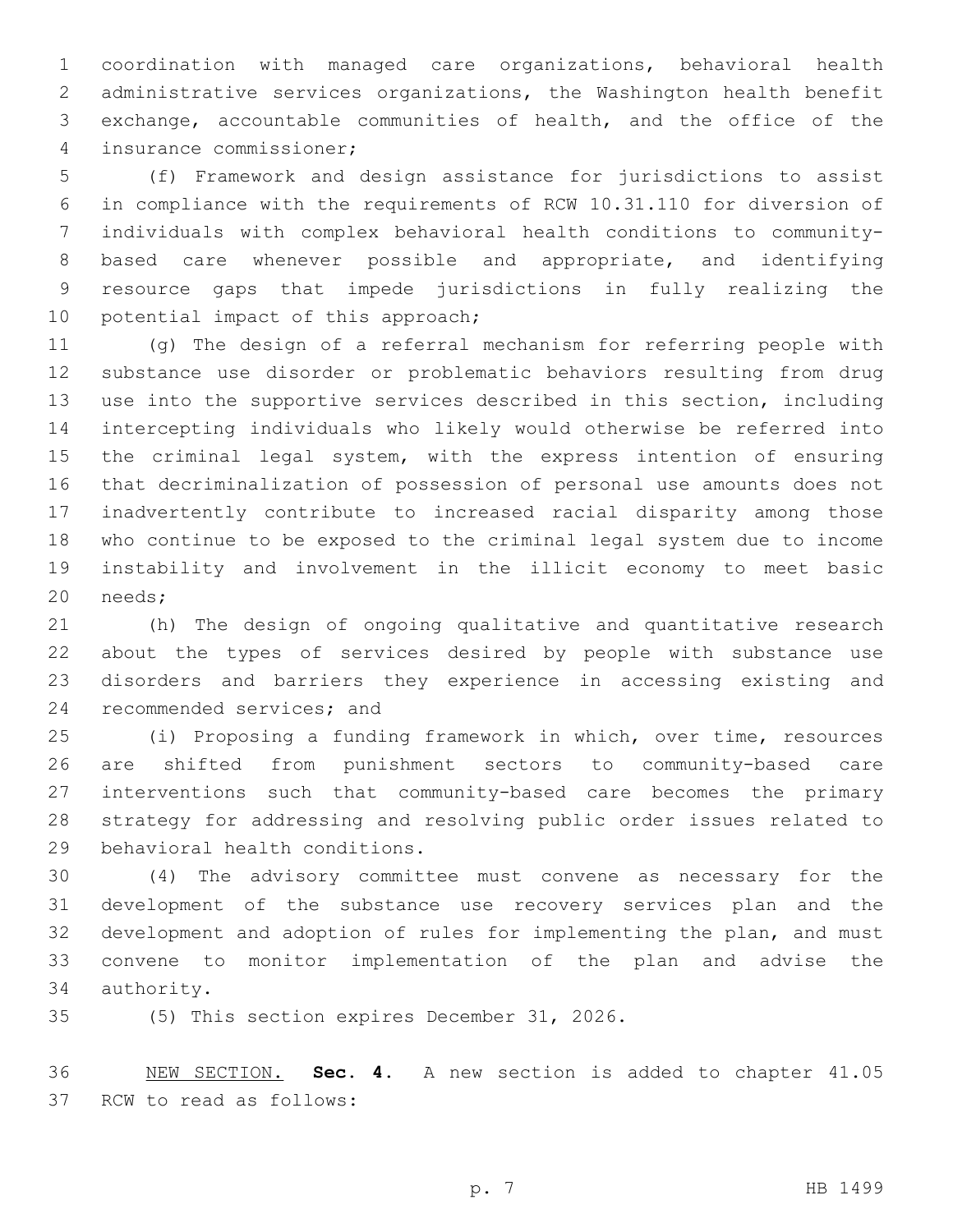The implementation of the statewide substance use recovery services plan established under section 2 of this act must be funded 3 in the following manner:

 (1) Responsibility for payment of substance use disorder treatment services including outpatient treatment, withdrawal management, residential treatment, medications for opioid use disorder, and crisis stabilization services are as follows: (a) Payment for covered services for individuals enrolled in medicaid managed care plans is the responsibility of the managed care plan to whom the enrollee is assigned; (b) payment for individuals enrolled in the medicaid fee-for-service program is the responsibility of the health care authority; (c) payment for covered services for individuals enrolled in private health care plans is the responsibility of the private health care plan; and (d) payment for all other individuals as well as services not covered by medicaid or private plans is the responsibility of the behavioral health 17 administrative services organization; and

 (2) Outreach and engagement services and recovery support services that are not reimbursable through insurance will be funded through a combination of: Appropriations from the recovery pathways 21 account under chapter . . ., Laws of 2021 (House Bill No. . . .); targeted investments from the federal substance abuse block grant, if 23 permissible under the grant; funds recovered by the state through lawsuits against opioid manufacturers, if permissible; and appropriations from the state general fund based on a calculation of the savings captured from reduced expenses for the department of 27 corrections resulting from this act.

**PART 3**

# **ELIMINATION OF CRIMINAL PENALTIES FOR POSSESSION OF PERSONAL USE AMOUNTS**

**OF CONTROLLED SUBSTANCES, COUNTERFEIT SUBSTANCES, AND LEGEND DRUGS**

 NEW SECTION. **Sec. 5.** A new section is added to chapter 71.24 33 RCW to read as follows:

 (1) By September 1, 2022, the director, in consultation with the department and the pharmacy quality assurance commission, shall adopt rules establishing maximum personal use amounts of controlled substances, counterfeit substances, and legend drugs known to be used by people for recreational or nonmedical and nonprescribed purposes.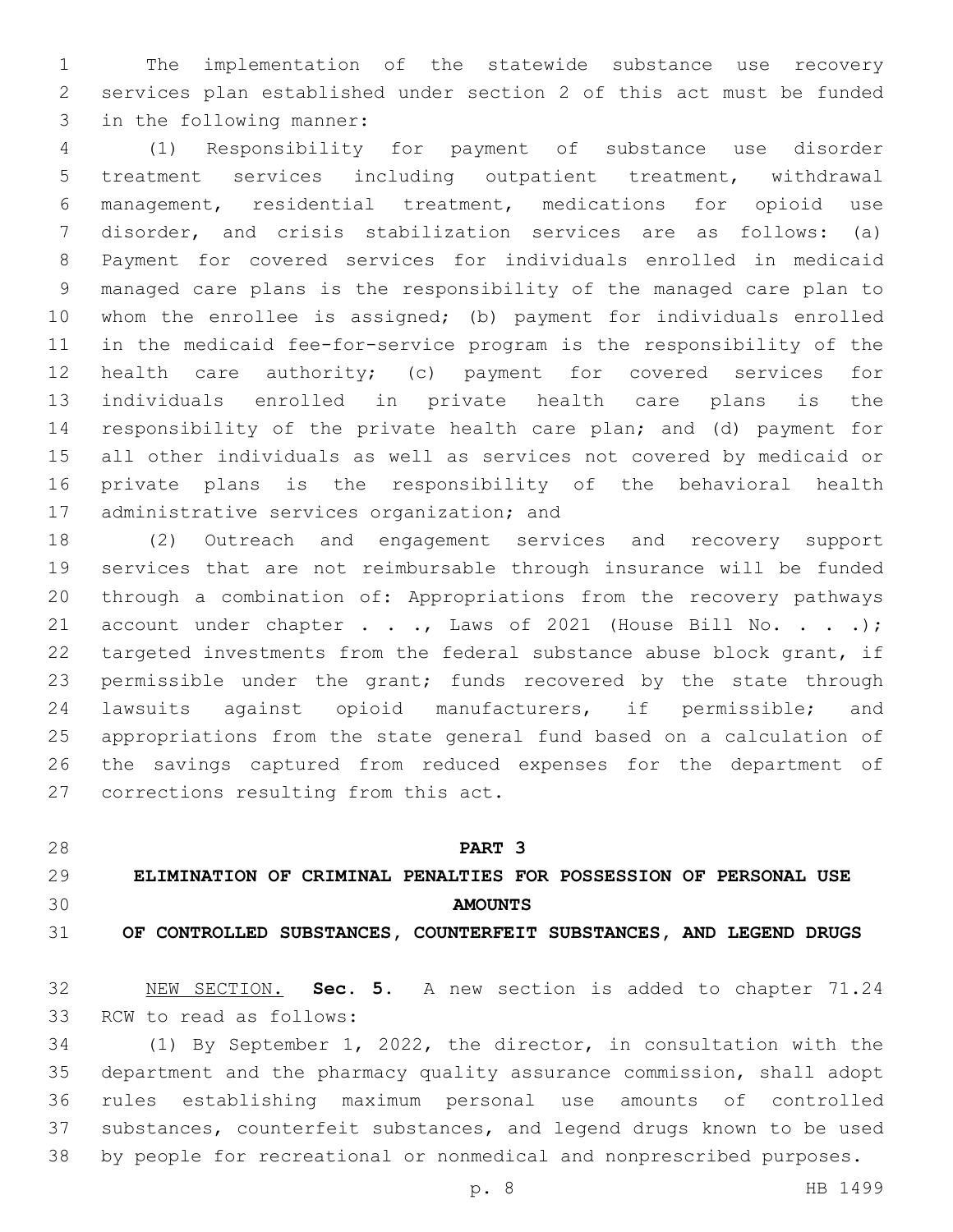(2) When the committee learns of a recreational or nonmedical and nonprescribed use of a controlled substance, counterfeit substance, or legend drug for which a maximum personal use amount has not been established, the director must adopt a maximum personal use amount for that substance within one year of learning of its recreational or nonmedical and nonprescribed use.6

 (3) In adopting the rules under this section, the director must convene and consult with a work group, which must include, at a minimum: Persons who currently use controlled substances outside the legal authority of a prescription or valid practitioner order; persons in recovery from substance use disorder who previously used substances outside the legal authority of a prescription or valid practitioner order; representatives from law enforcement; a representative of public defenders; a representative of prosecutors; and experts relevant to setting threshold amounts of controlled 16 substances.

 (4) For the purposes of this section, the term "personal use 18 amount" has the same meaning as in RCW  $69.50.101$ .

 **Sec. 6.** RCW 69.50.101 and 2020 c 133 s 2 and 2020 c 80 s 43 are 20 each reenacted and amended to read as follows:

 The definitions in this section apply throughout this chapter 22 unless the context clearly requires otherwise.

 (a) "Administer" means to apply a controlled substance, whether by injection, inhalation, ingestion, or any other means, directly to 25 the body of a patient or research subject by:

 (1) a practitioner authorized to prescribe (or, by the 27 practitioner's authorized agent); or

 (2) the patient or research subject at the direction and in the 29 presence of the practitioner.

 (b) "Agent" means an authorized person who acts on behalf of or at the direction of a manufacturer, distributor, or dispenser. It does not include a common or contract carrier, public warehouseperson, or employee of the carrier or warehouseperson.

(c) "Board" means the Washington state liquor and cannabis board.

 (d) "CBD concentration" has the meaning provided in RCW 69.51A.010.36

 (e) "CBD product" means any product containing or consisting of cannabidiol.38

(f) "Commission" means the pharmacy quality assurance commission.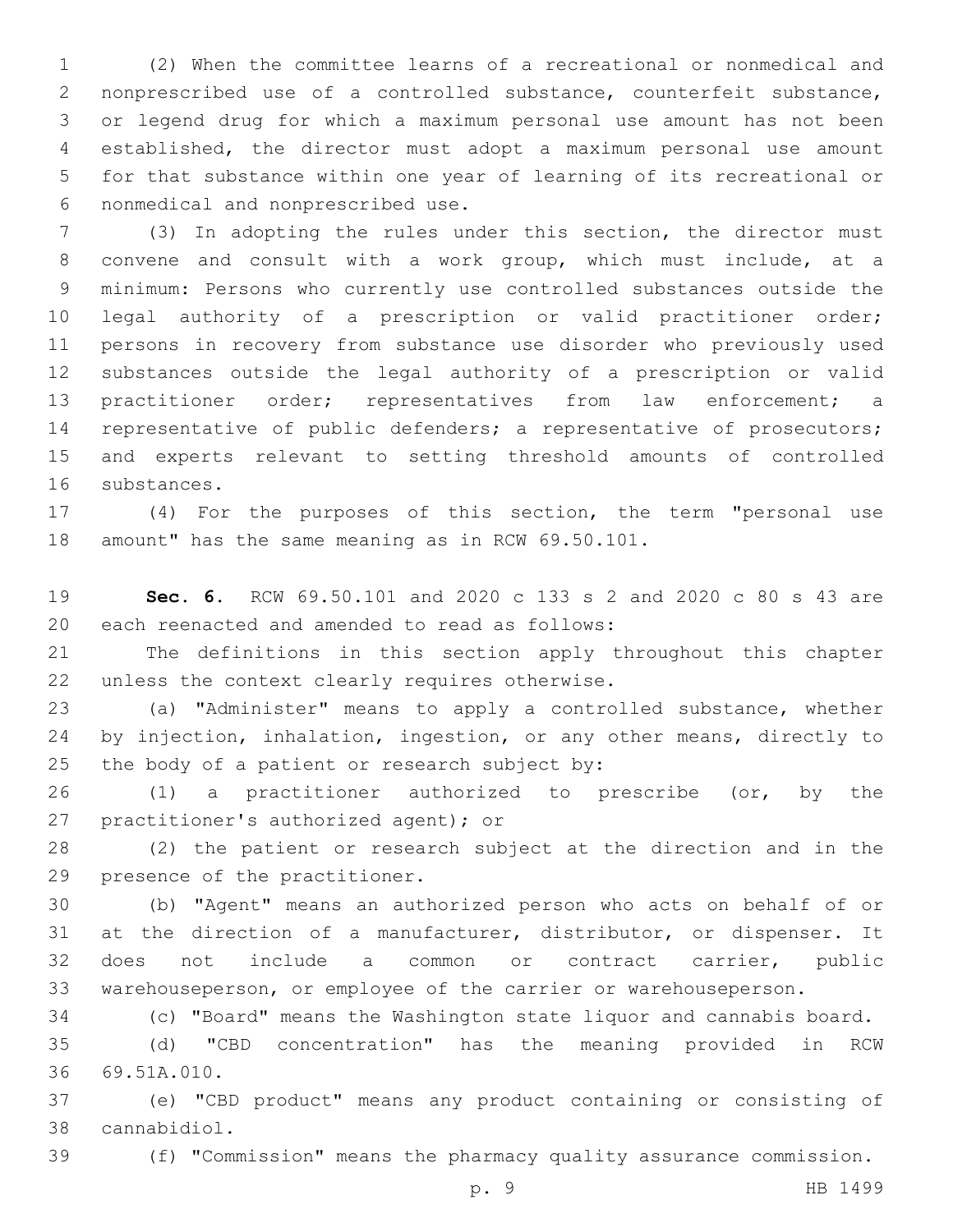(g) "Controlled substance" means a drug, substance, or immediate precursor included in Schedules I through V as set forth in federal or state laws, or federal or commission rules, but does not include hemp or industrial hemp as defined in RCW 15.140.020.

 (h)(1) "Controlled substance analog" means a substance the chemical structure of which is substantially similar to the chemical structure of a controlled substance in Schedule I or II and:

 (i) that has a stimulant, depressant, or hallucinogenic effect on the central nervous system substantially similar to the stimulant, depressant, or hallucinogenic effect on the central nervous system of a controlled substance included in Schedule I or II; or

 (ii) with respect to a particular individual, that the individual represents or intends to have a stimulant, depressant, or hallucinogenic effect on the central nervous system substantially similar to the stimulant, depressant, or hallucinogenic effect on the central nervous system of a controlled substance included in Schedule 17 I or II.

18 (2) The term does not include:

19 (i) a controlled substance;

 (ii) a substance for which there is an approved new drug 21 application;

 (iii) a substance with respect to which an exemption is in effect for investigational use by a particular person under Section 505 of the federal food, drug, and cosmetic act, 21 U.S.C. Sec. 355, or chapter 69.77 RCW to the extent conduct with respect to the substance 26 is pursuant to the exemption; or

 (iv) any substance to the extent not intended for human consumption before an exemption takes effect with respect to the 29 substance.

 (i) "Deliver" or "delivery" means the actual or constructive transfer from one person to another of a substance, whether or not 32 there is an agency relationship.

(j) "Department" means the department of health.

 (k) "Designated provider" has the meaning provided in RCW 69.51A.010.35

 (l) "Dispense" means the interpretation of a prescription or order for a controlled substance and, pursuant to that prescription or order, the proper selection, measuring, compounding, labeling, or packaging necessary to prepare that prescription or order for 40 delivery.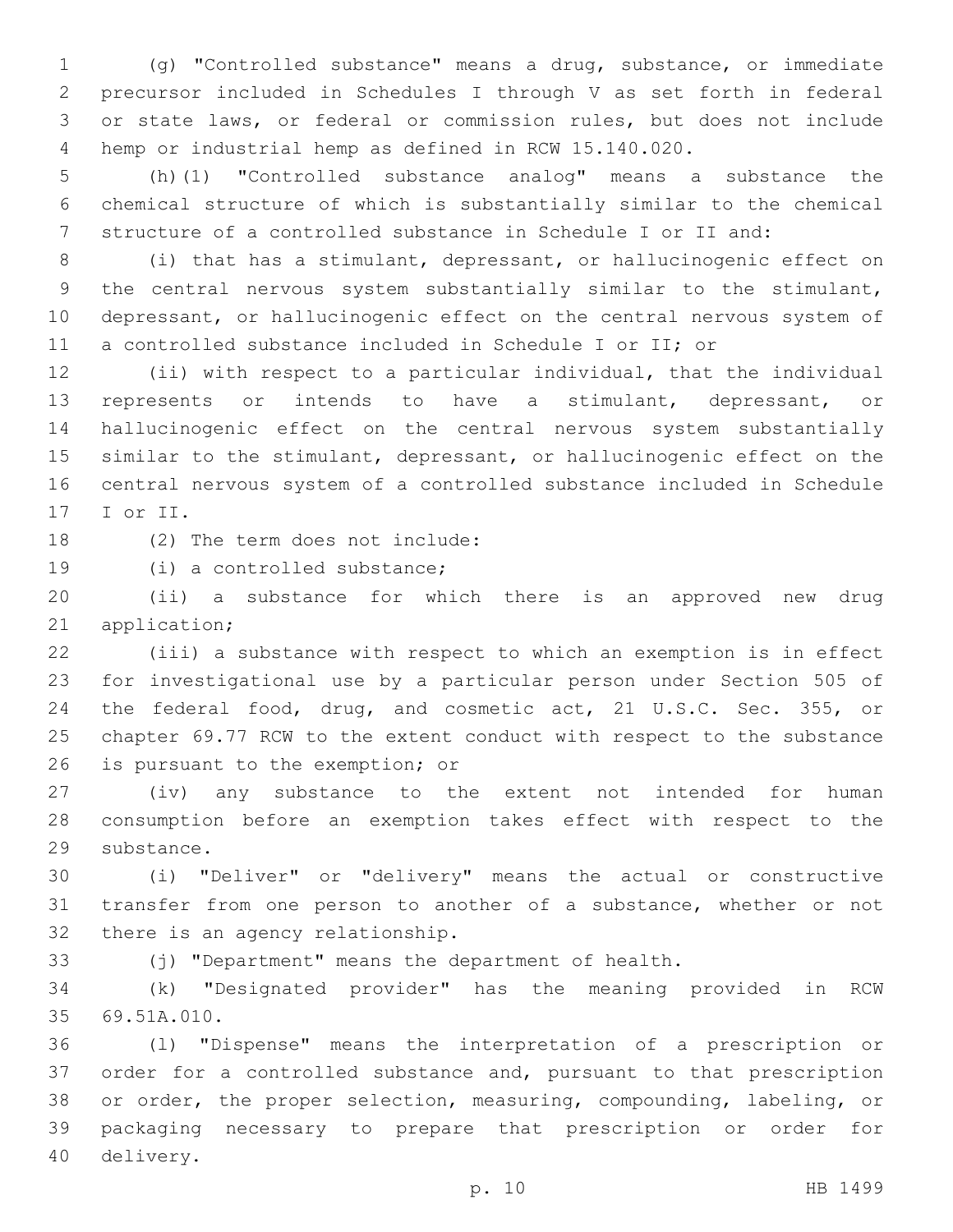(m) "Dispenser" means a practitioner who dispenses.

 (n) "Distribute" means to deliver other than by administering or 3 dispensing a controlled substance.

(o) "Distributor" means a person who distributes.

 (p) "Drug" means (1) a controlled substance recognized as a drug in the official United States pharmacopoeia/national formulary or the official homeopathic pharmacopoeia of the United States, or any supplement to them; (2) controlled substances intended for use in the diagnosis, cure, mitigation, treatment, or prevention of disease in individuals or animals; (3) controlled substances (other than food) intended to affect the structure or any function of the body of individuals or animals; and (4) controlled substances intended for use as a component of any article specified in (1), (2), or (3) of this subsection. The term does not include devices or their 15 components, parts, or accessories.

 (q) "Drug enforcement administration" means the drug enforcement administration in the United States Department of Justice, or its 18 successor agency.

 (r) "Electronic communication of prescription information" means the transmission of a prescription or refill authorization for a drug of a practitioner using computer systems. The term does not include a prescription or refill authorization verbally transmitted by telephone nor a facsimile manually signed by the practitioner.

 (s) "Immature plant or clone" means a plant or clone that has no 25 flowers, is less than twelve inches in height, and is less than 26 twelve inches in diameter.

27 (t) "Immediate precursor" means a substance:

 (1) that the commission has found to be and by rule designates as being the principal compound commonly used, or produced primarily for use, in the manufacture of a controlled substance;

 (2) that is an immediate chemical intermediary used or likely to be used in the manufacture of a controlled substance; and

 (3) the control of which is necessary to prevent, curtail, or limit the manufacture of the controlled substance.

 (u) "Isomer" means an optical isomer, but in subsection (gg)(5) of this section, RCW 69.50.204(a) (12) and (34), and 69.50.206(b)(4), the term includes any geometrical isomer; in RCW 69.50.204(a) (8) and (42), and 69.50.210(c) the term includes any positional isomer; and in RCW 69.50.204(a)(35), 69.50.204(c), and 69.50.208(a) the term 40 includes any positional or geometric isomer.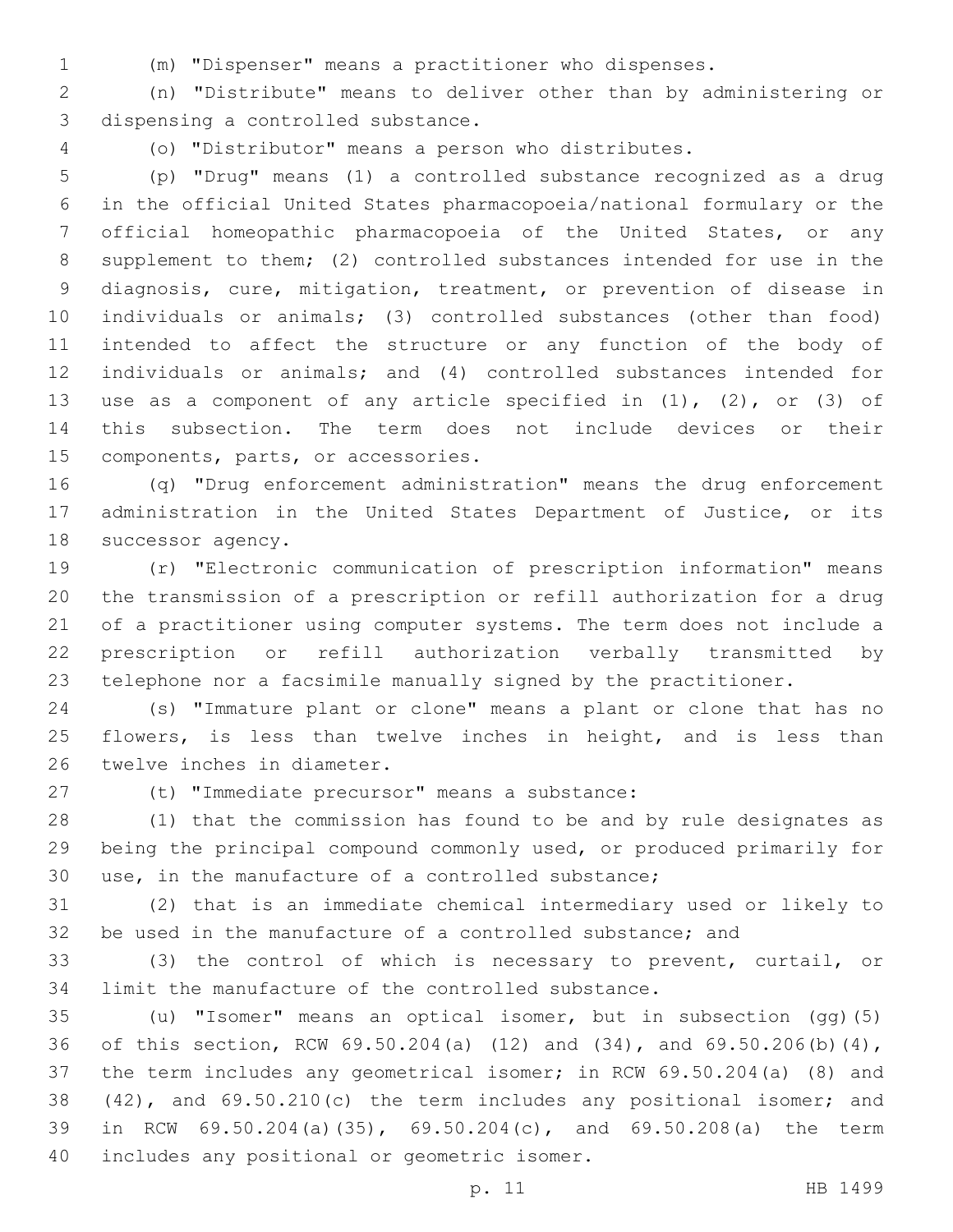(v) "Lot" means a definite quantity of marijuana, marijuana concentrates, useable marijuana, or marijuana-infused product identified by a lot number, every portion or package of which is uniform within recognized tolerances for the factors that appear in 5 the labeling.

 (w) "Lot number" must identify the licensee by business or trade name and Washington state unified business identifier number, and the date of harvest or processing for each lot of marijuana, marijuana concentrates, useable marijuana, or marijuana-infused product.

 (x) "Manufacture" means the production, preparation, propagation, compounding, conversion, or processing of a controlled substance, either directly or indirectly or by extraction from substances of natural origin, or independently by means of chemical synthesis, or by a combination of extraction and chemical synthesis, and includes any packaging or repackaging of the substance or labeling or relabeling of its container. The term does not include the preparation, compounding, packaging, repackaging, labeling, or 18 relabeling of a controlled substance:

 (1) by a practitioner as an incident to the practitioner's administering or dispensing of a controlled substance in the course 21 of the practitioner's professional practice; or

 (2) by a practitioner, or by the practitioner's authorized agent 23 under the practitioner's supervision, for the purpose of, or as an incident to, research, teaching, or chemical analysis and not for 25 sale.

 (y) "Marijuana" or "marihuana" means all parts of the plant *Cannabis*, whether growing or not, with a THC concentration greater 28 than 0.3 percent on a dry weight basis; the seeds thereof; the resin extracted from any part of the plant; and every compound, manufacture, salt, derivative, mixture, or preparation of the plant, 31 its seeds or resin. The term does not include:

 (1) The mature stalks of the plant, fiber produced from the stalks, oil or cake made from the seeds of the plant, any other compound, manufacture, salt, derivative, mixture, or preparation of the mature stalks (except the resin extracted therefrom), fiber, oil, or cake, or the sterilized seed of the plant which is incapable of 37 germination; or

 (2) Hemp or industrial hemp as defined in RCW 15.140.020, seeds used for licensed hemp production under chapter 15.140 RCW.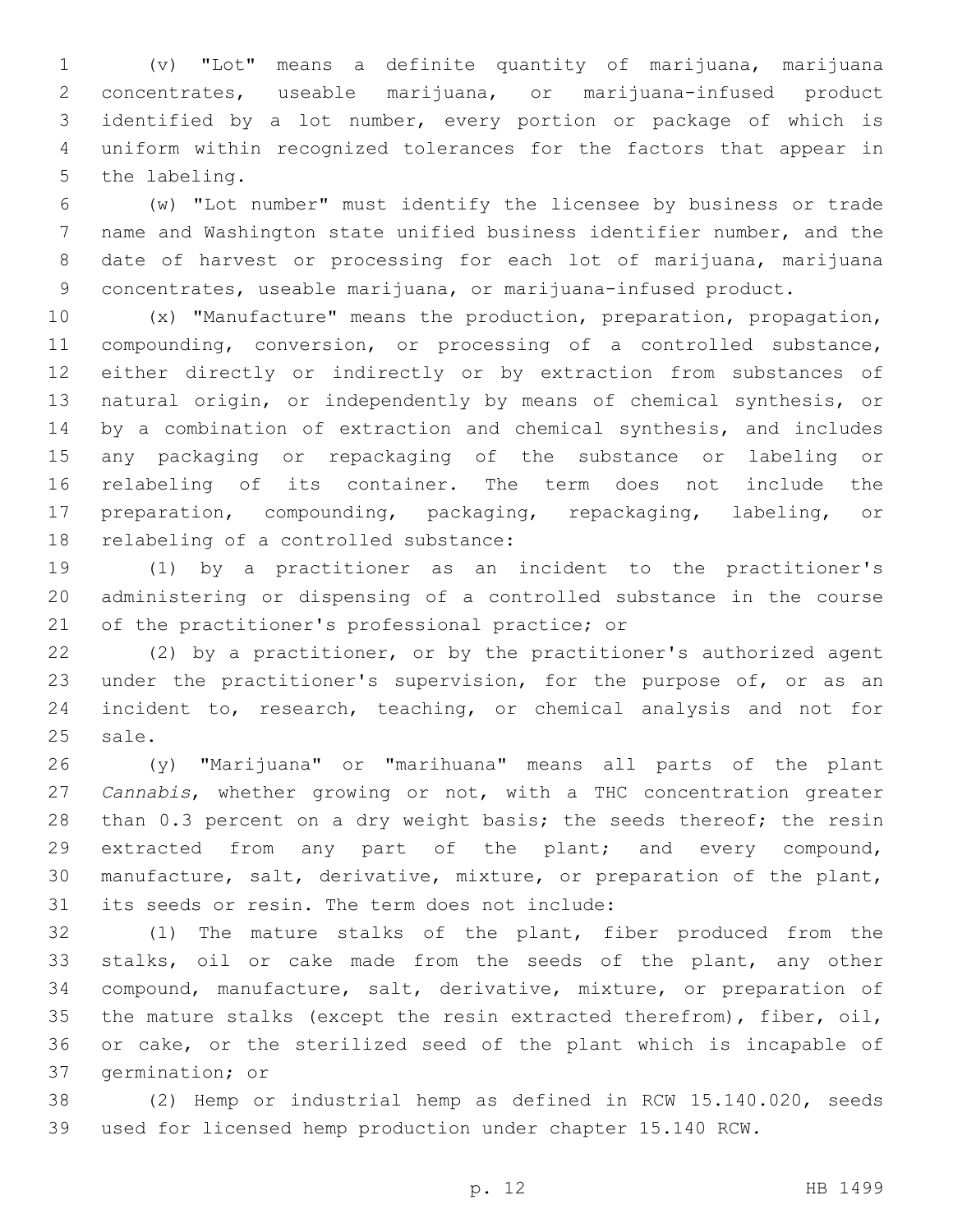(z) "Marijuana concentrates" means products consisting wholly or in part of the resin extracted from any part of the plant *Cannabis*  and having a THC concentration greater than ten percent.

 (aa) "Marijuana processor" means a person licensed by the board to process marijuana into marijuana concentrates, useable marijuana, and marijuana-infused products, package and label marijuana concentrates, useable marijuana, and marijuana-infused products for sale in retail outlets, and sell marijuana concentrates, useable marijuana, and marijuana-infused products at wholesale to marijuana 10 retailers.

 (bb) "Marijuana producer" means a person licensed by the board to produce and sell marijuana at wholesale to marijuana processors and 13 other marijuana producers.

 (cc) "Marijuana products" means useable marijuana, marijuana concentrates, and marijuana-infused products as defined in this 16 section.

 (dd) "Marijuana researcher" means a person licensed by the board to produce, process, and possess marijuana for the purposes of conducting research on marijuana and marijuana-derived drug products.

 (ee) "Marijuana retailer" means a person licensed by the board to sell marijuana concentrates, useable marijuana, and marijuana-infused 22 products in a retail outlet.

 (ff) "Marijuana-infused products" means products that contain marijuana or marijuana extracts, are intended for human use, are derived from marijuana as defined in subsection (y) of this section, and have a THC concentration no greater than ten percent. The term "marijuana-infused products" does not include either useable 28 marijuana or marijuana concentrates.

 (gg) "Narcotic drug" means any of the following, whether produced directly or indirectly by extraction from substances of vegetable origin, or independently by means of chemical synthesis, or by a 32 combination of extraction and chemical synthesis:

 (1) Opium, opium derivative, and any derivative of opium or opium derivative, including their salts, isomers, and salts of isomers, whenever the existence of the salts, isomers, and salts of isomers is possible within the specific chemical designation. The term does not 37 include the isoquinoline alkaloids of opium.

 (2) Synthetic opiate and any derivative of synthetic opiate, including their isomers, esters, ethers, salts, and salts of isomers, 40 esters, and ethers, whenever the existence of the isomers, esters,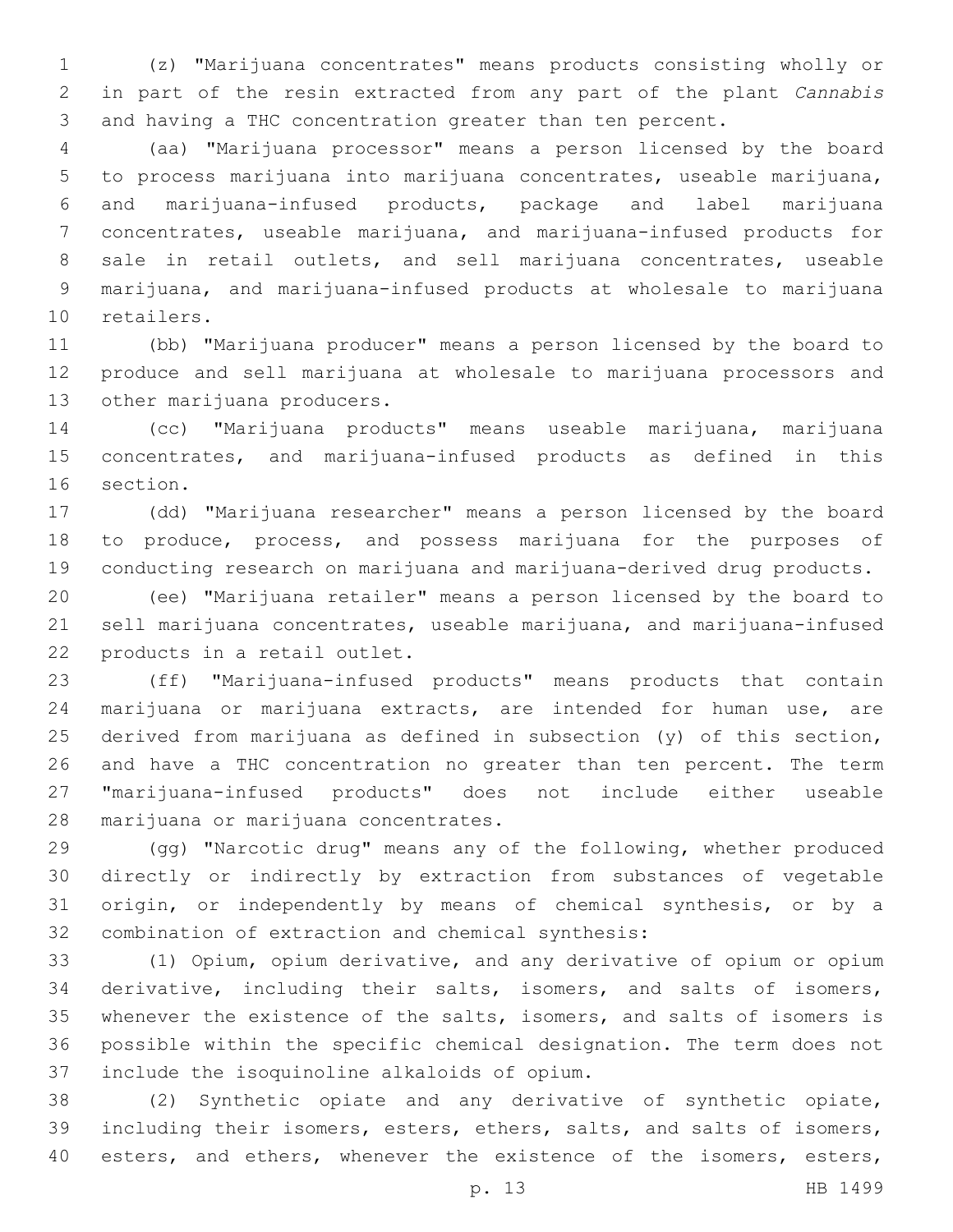ethers, and salts is possible within the specific chemical 2 designation.

(3) Poppy straw and concentrate of poppy straw.

 (4) Coca leaves, except coca leaves and extracts of coca leaves from which cocaine, ecgonine, and derivatives or ecgonine or their 6 salts have been removed.

(5) Cocaine, or any salt, isomer, or salt of isomer thereof.

8 (6) Cocaine base.

 (7) Ecgonine, or any derivative, salt, isomer, or salt of isomer 10 thereof.

 (8) Any compound, mixture, or preparation containing any quantity of any substance referred to in (1) through (7) of this subsection.

 (hh) "Opiate" means any substance having an addiction-forming or addiction-sustaining liability similar to morphine or being capable of conversion into a drug having addiction-forming or addiction- sustaining liability. The term includes opium, substances derived from opium (opium derivatives), and synthetic opiates. The term does not include, unless specifically designated as controlled under RCW 69.50.201, the dextrorotatory isomer of 3-methoxy-n-methylmorphinan and its salts (dextromethorphan). The term includes the racemic and 21 levorotatory forms of dextromethorphan.

 (ii) "Opium poppy" means the plant of the species Papaver 23 somniferum L., except its seeds.

 (jj) "Person" means individual, corporation, business trust, estate, trust, partnership, association, joint venture, government, governmental subdivision or agency, or any other legal or commercial 27 entity.

28 (kk) **"Personal use amount" means the maximum amount of a** 29 particular controlled substance, legend drug, or counterfeit 30 substance that the authority has determined to be consistent with personal, nonprescribed use patterns of people with substance use disorder, as provided under section 5 of this act.

(ll) "Plant" has the meaning provided in RCW 69.51A.010.

 $($  ( $($  $($  $\{$  $\}$  $)$ )  $($  $mm)$  "Poppy straw" means all parts, except the seeds, of the opium poppy, after mowing.

36 (((mm))) (nn) "Practitioner" means:

 (1) A physician under chapter 18.71 RCW; a physician assistant under chapter 18.71A RCW; an osteopathic physician and surgeon under chapter 18.57 RCW; an optometrist licensed under chapter 18.53 RCW who is certified by the optometry board under RCW 18.53.010 subject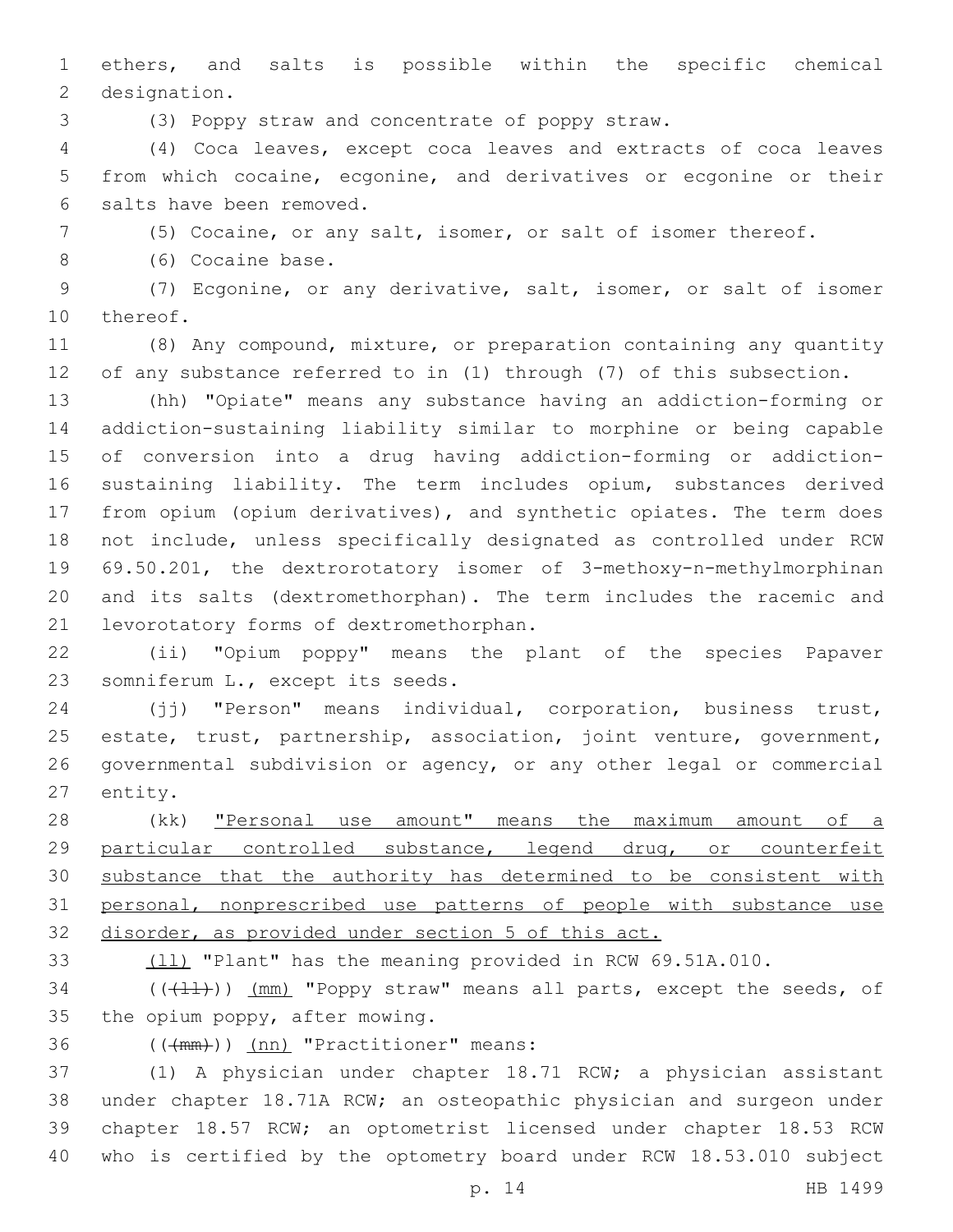to any limitations in RCW 18.53.010; a dentist under chapter 18.32 RCW; a podiatric physician and surgeon under chapter 18.22 RCW; a veterinarian under chapter 18.92 RCW; a registered nurse, advanced registered nurse practitioner, or licensed practical nurse under chapter 18.79 RCW; a naturopathic physician under chapter 18.36A RCW who is licensed under RCW 18.36A.030 subject to any limitations in RCW 18.36A.040; a pharmacist under chapter 18.64 RCW or a scientific investigator under this chapter, licensed, registered or otherwise permitted insofar as is consistent with those licensing laws to distribute, dispense, conduct research with respect to or administer a controlled substance in the course of their professional practice 12 or research in this state.

 (2) A pharmacy, hospital or other institution licensed, registered, or otherwise permitted to distribute, dispense, conduct research with respect to or to administer a controlled substance in the course of professional practice or research in this state.

 (3) A physician licensed to practice medicine and surgery, a physician licensed to practice osteopathic medicine and surgery, a dentist licensed to practice dentistry, a podiatric physician and surgeon licensed to practice podiatric medicine and surgery, a licensed physician assistant or a licensed osteopathic physician assistant specifically approved to prescribe controlled substances by his or her state's medical commission or equivalent and his or her supervising physician, an advanced registered nurse practitioner licensed to prescribe controlled substances, or a veterinarian licensed to practice veterinary medicine in any state of the United 27 States.

28 (( $(\text{tan})$ ) (oo) "Prescription" means an order for controlled substances issued by a practitioner duly authorized by law or rule in the state of Washington to prescribe controlled substances within the scope of his or her professional practice for a legitimate medical 32 purpose.

33  $((+60))$  (pp) "Production" includes the manufacturing, planting, cultivating, growing, or harvesting of a controlled substance.

35 (((pp))) (qq) "Qualifying patient" has the meaning provided in 36 RCW 69.51A.010.

 (( $\left(\frac{4}{99}\right)$ ) (rr) "Recognition card" has the meaning provided in RCW 69.51A.010.38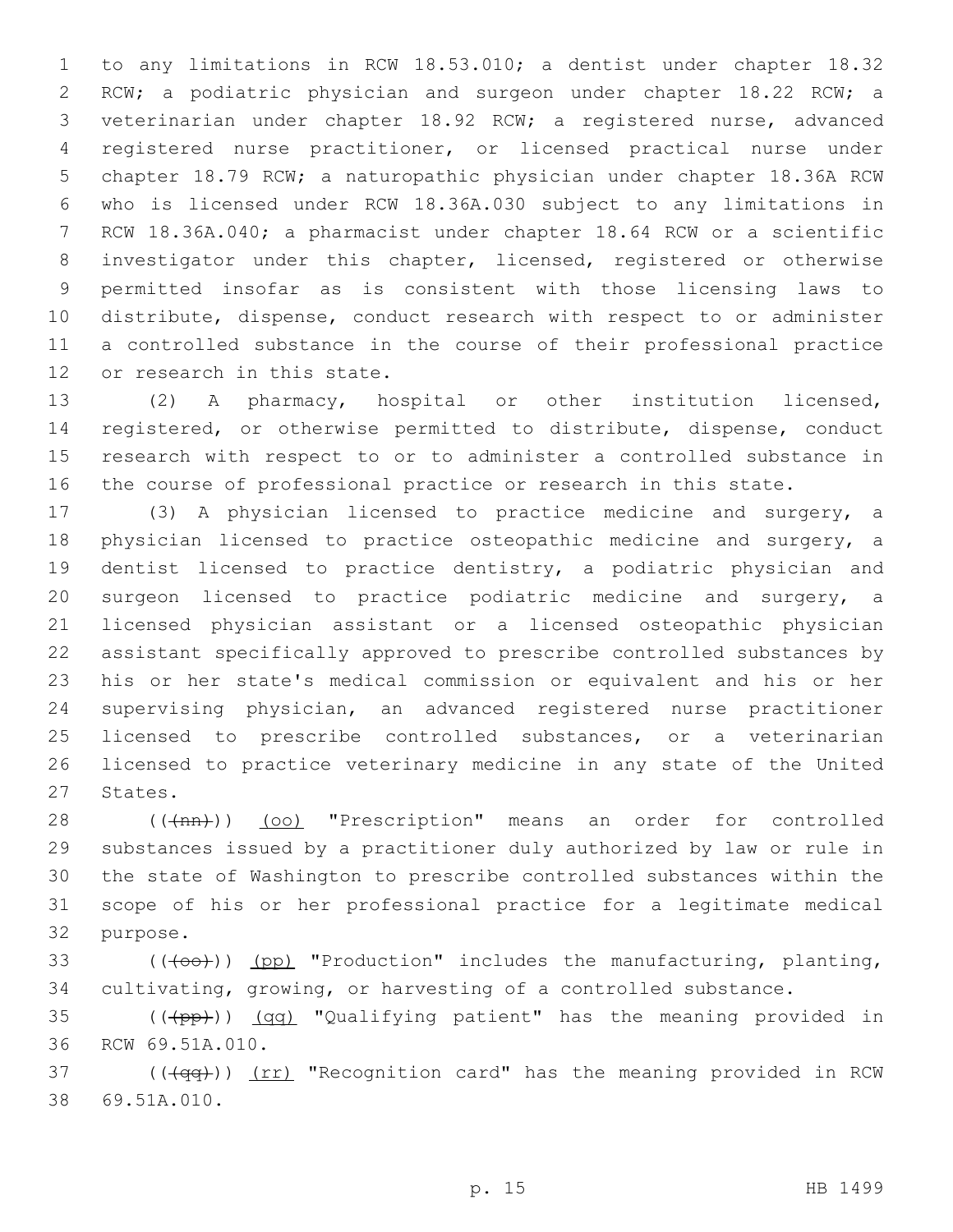1 (((fr)) (ss) "Retail outlet" means a location licensed by the 2 board for the retail sale of marijuana concentrates, useable 3 marijuana, and marijuana-infused products.

4 (((+ss)) (tt) "Secretary" means the secretary of health or the 5 secretary's designee.

 $((\text{+t+}))$  (uu) "State," unless the context otherwise requires, means a state of the United States, the District of Columbia, the Commonwealth of Puerto Rico, or a territory or insular possession 9 subject to the jurisdiction of the United States.

10 (((uu))) (vv) "THC concentration" means percent of delta-9 tetrahydrocannabinol content per dry weight of any part of the plant *Cannabis*, or per volume or weight of marijuana product, or the combined percent of delta-9 tetrahydrocannabinol and tetrahydrocannabinolic acid in any part of the plant *Cannabis*  15 regardless of moisture content.

16 (((VV))) (WW) "Ultimate user" means an individual who lawfully 17 possesses a controlled substance for the individual's own use or for 18 the use of a member of the individual's household or for 19 administering to an animal owned by the individual or by a member of 20 the individual's household.

21 (((ww))) (xx) "Useable marijuana" means dried marijuana flowers. 22 The term "useable marijuana" does not include either marijuana-23 infused products or marijuana concentrates.

 (( $\overline{+x^2}$ )) (yy) "Youth access" means the level of interest persons under the age of twenty-one may have in a vapor product, as well as the degree to which the product is available or appealing to such persons, and the likelihood of initiation, use, or addiction by 28 adolescents and young adults.

29 **Sec. 7.** RCW 69.50.4011 and 2003 c 53 s 332 are each amended to 30 read as follows:

31 (1) Except as authorized by this chapter, it is unlawful for any 32 person to create( $(\tau)$ ) or deliver a counterfeit substance, or possess 33 a counterfeit substance in excess of the applicable personal use 34 amount.

35 (2) Any person who violates this section with respect to:

36 (a) A counterfeit substance classified in Schedule I or II which 37 is a narcotic drug, or flunitrazepam classified in Schedule IV, is 38 guilty of a class B felony and upon conviction may be imprisoned for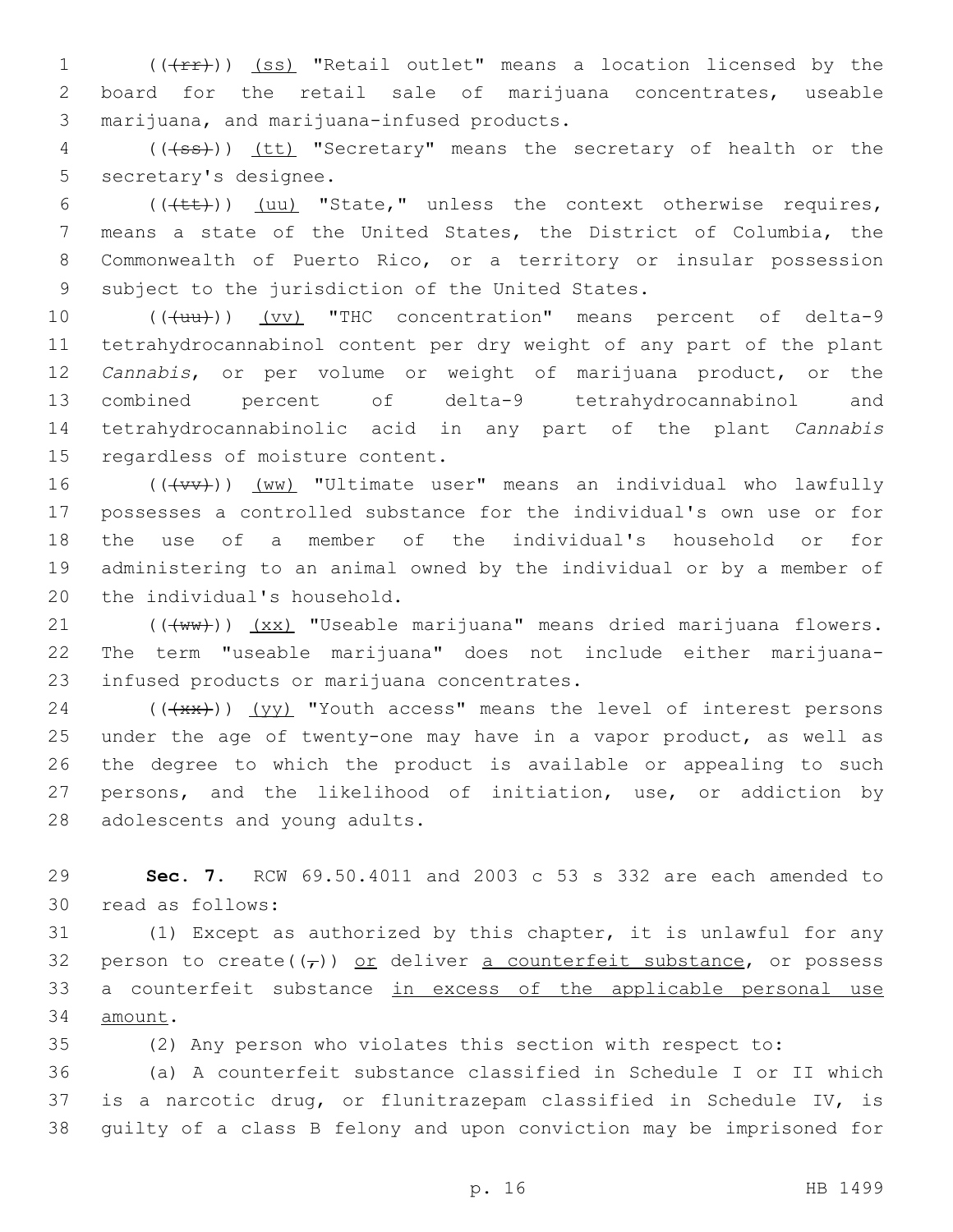not more than ten years, fined not more than twenty-five thousand 2 dollars, or both;

 (b) A counterfeit substance which is methamphetamine, is guilty of a class B felony and upon conviction may be imprisoned for not more than ten years, fined not more than twenty-five thousand 6 dollars, or both;

 (c) Any other counterfeit substance classified in Schedule I, II, or III, is guilty of a class C felony punishable according to chapter 9 9A.20 RCW:

 (d) A counterfeit substance classified in Schedule IV, except flunitrazepam, is guilty of a class C felony punishable according to 12 chapter 9A.20 RCW;

 (e) A counterfeit substance classified in Schedule V, is guilty of a class C felony punishable according to chapter 9A.20 RCW.

 **Sec. 8.** RCW 69.50.4013 and 2017 c 317 s 15 are each amended to 16 read as follows:

 (1) It is unlawful for any person to possess a controlled 18 substance in excess of the applicable personal use amount, unless the substance was obtained directly from, or pursuant to, a valid prescription or order of a practitioner while acting in the course of his or her professional practice, or except as otherwise authorized 22 by this chapter.

 (2) Except as provided in RCW 69.50.4014, any person who violates this section is guilty of a class C felony punishable under chapter 25 9A.20 RCW.

 (3)(a) The possession, by a person twenty-one years of age or older, of useable marijuana, marijuana concentrates, or marijuana- infused products in amounts that do not exceed those set forth in RCW 69.50.360(3) is not a violation of this section, this chapter, or any 30 other provision of Washington state law.

 (b) The possession of marijuana, useable marijuana, marijuana concentrates, and marijuana-infused products being physically transported or delivered within the state, in amounts not exceeding those that may be established under RCW 69.50.385(3), by a licensed employee of a common carrier when performing the duties authorized in accordance with RCW 69.50.382 and 69.50.385, is not a violation of this section, this chapter, or any other provision of Washington 38 state law.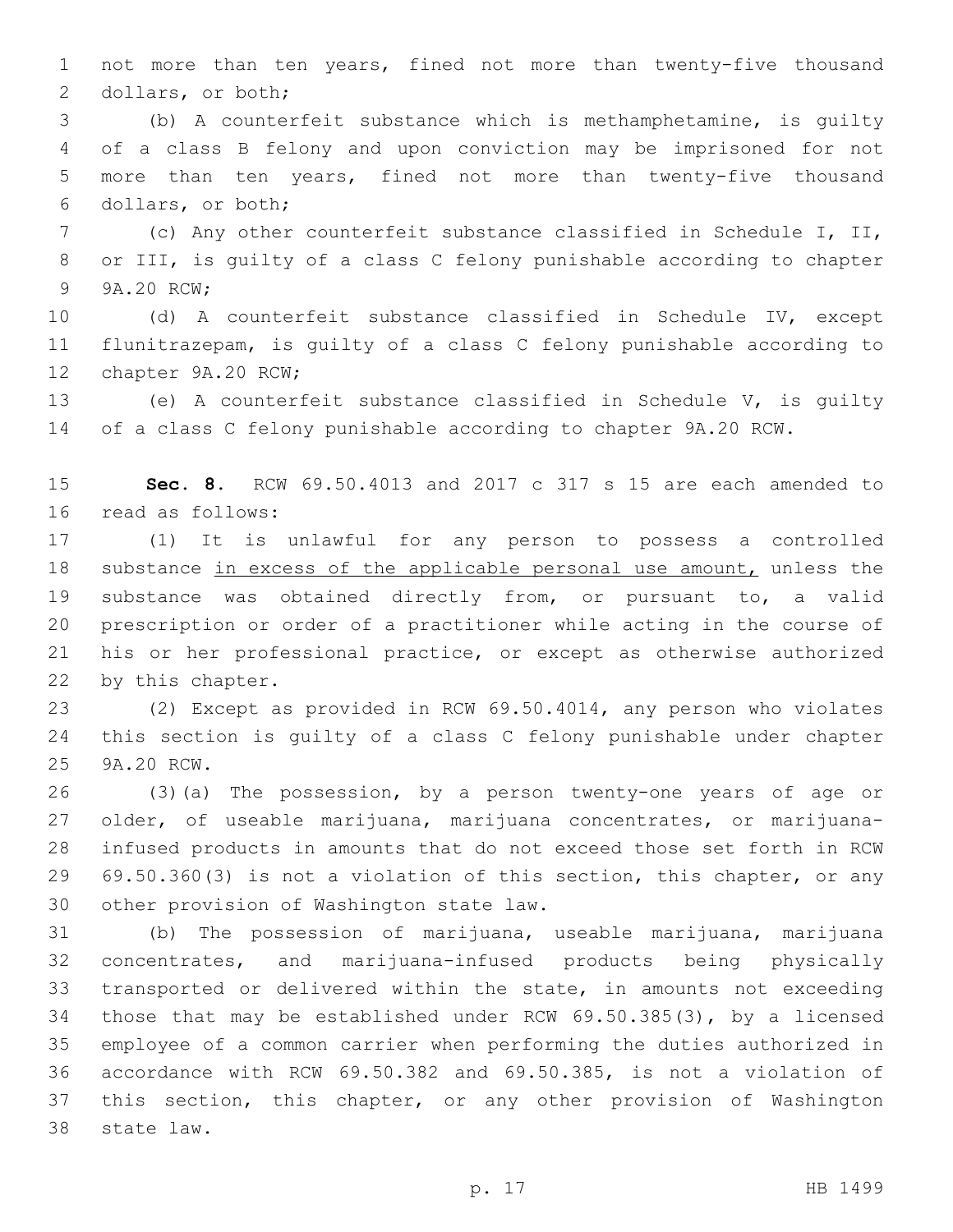(4)(a) The delivery by a person twenty-one years of age or older to one or more persons twenty-one years of age or older, during a single twenty-four hour period, for noncommercial purposes and not conditioned upon or done in connection with the provision or receipt of financial consideration, of any of the following marijuana products, is not a violation of this section, this chapter, or any 7 other provisions of Washington state law:

8 (i) One-half ounce of useable marijuana;

(ii) Eight ounces of marijuana-infused product in solid form;

 (iii) Thirty-six ounces of marijuana-infused product in liquid 11 form; or

(iv) Three and one-half grams of marijuana concentrates.

 (b) The act of delivering marijuana or a marijuana product as authorized under this subsection (4) must meet one of the following 15 requirements:

 (i) The delivery must be done in a location outside of the view 17 of general public and in a nonpublic place; or

 (ii) The marijuana or marijuana product must be in the original packaging as purchased from the marijuana retailer.

 (5) No person under twenty-one years of age may possess, manufacture, sell, or distribute marijuana, marijuana-infused products, or marijuana concentrates, regardless of THC concentration. This does not include qualifying patients with a valid authorization.

 (6) The possession by a qualifying patient or designated provider of marijuana concentrates, useable marijuana, marijuana-infused products, or plants in accordance with chapter 69.51A RCW is not a 27 violation of this section, this chapter, or any other provision of 28 Washington state law.

 **Sec. 9.** RCW 69.50.4014 and 2015 2nd sp.s. c 4 s 505 are each 30 amended to read as follows:

31 Except as provided in RCW 69.50.401(2)(c) ((or as otherwise 32 authorized by this chapter)), any person found guilty of possession 33 of forty grams or less of marijuana is guilty of a misdemeanor, unless the amount of marijuana does not exceed the applicable personal use amount or is otherwise authorized by this chapter.

 **Sec. 10.** RCW 69.50.412 and 2019 c 64 s 22 are each amended to 37 read as follows: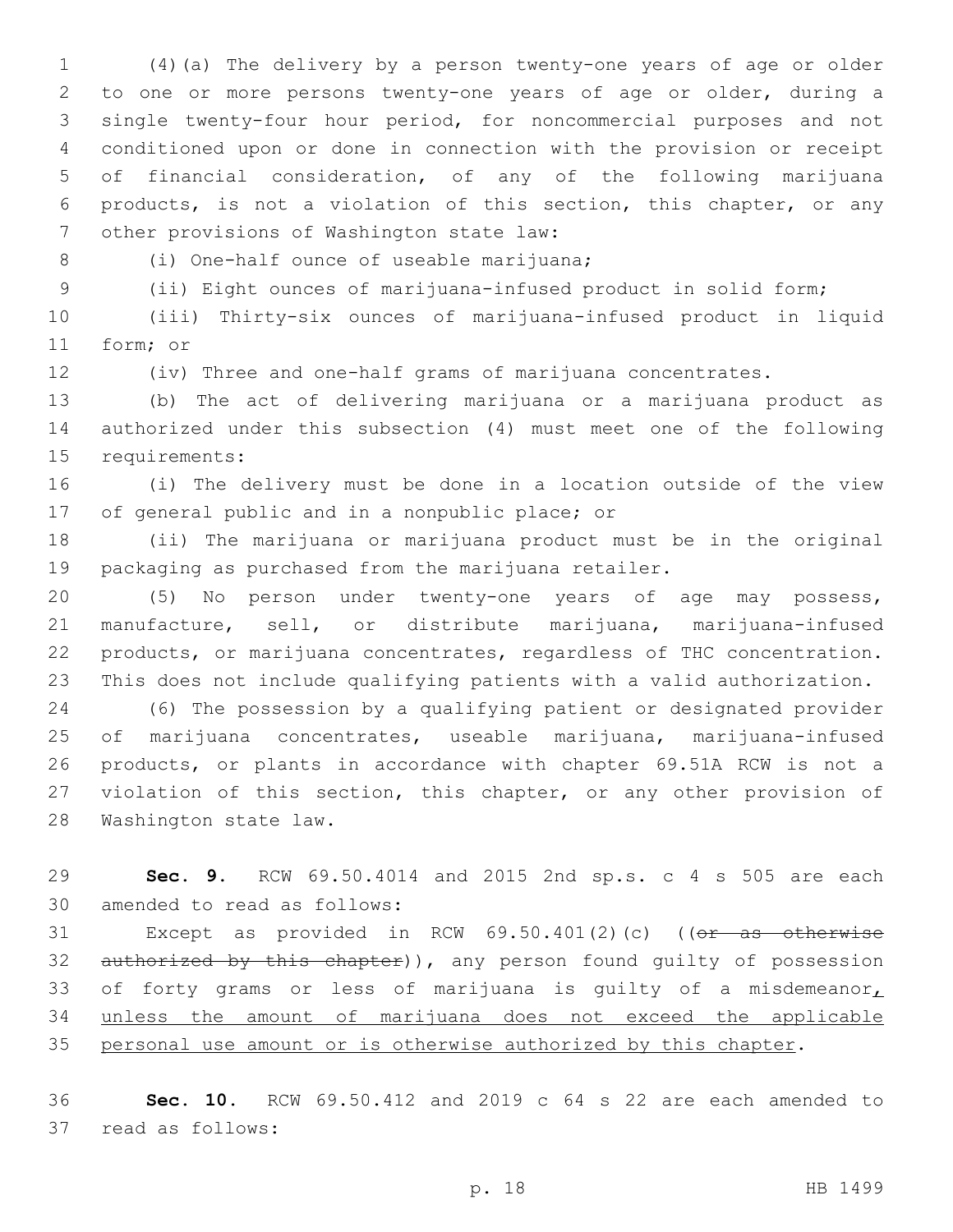(1) It is unlawful for any person to use drug paraphernalia to plant, propagate, cultivate, grow, harvest, manufacture, compound, convert, produce, process, prepare, test, analyze, pack, repack, store, contain, conceal, inject, ingest, inhale, or otherwise introduce into the human body a controlled substance other than marijuana, unless the drug paraphernalia is used to prepare, test, analyze, pack, repack, store, contain, conceal, inject, ingest, inhale, or otherwise introduce into the human body a personal use amount of a controlled substance other than marijuana. Any person who violates this subsection is guilty of a misdemeanor.

 (2) It is unlawful for any person to deliver, possess with intent to deliver, or manufacture with intent to deliver drug paraphernalia, knowing, or under circumstances where one reasonably should know, that it will be used to plant, propagate, cultivate, grow, harvest, manufacture, compound, convert, produce, process, prepare, test, analyze, pack, repack, store, contain, conceal, inject, ingest, inhale, or otherwise introduce into the human body a controlled 18 substance other than marijuana. This subsection does not apply to a social service agency or health care agency possessing or distributing drug paraphernalia for the purposes of distributing the 21 paraphernalia to others for personal use. Any person who violates 22 this subsection is quilty of a misdemeanor.

 (3) Any person eighteen years of age or over who violates subsection (2) of this section by delivering drug paraphernalia to a person under eighteen years of age who is at least three years his or 26 her junior is guilty of a gross misdemeanor.

 (4) It is unlawful for any person to place in any newspaper, magazine, handbill, or other publication any advertisement, knowing, 29 or under circumstances where one reasonably should know, that the purpose of the advertisement, in whole or in part, is to promote the sale of objects designed or intended for use as drug paraphernalia. Any person who violates this subsection is guilty of a misdemeanor.

 (5) It is lawful for any person over the age of eighteen to possess sterile hypodermic syringes and needles for the purpose of 35 reducing blood-borne diseases.

 **Sec. 11.** RCW 69.41.030 and 2020 c 80 s 41 are each amended to 37 read as follows:

38 (1) It shall be unlawful for any person to sell( $(\tau)$ ) or deliver 39 any legend drug, or possess any legend drug in excess of an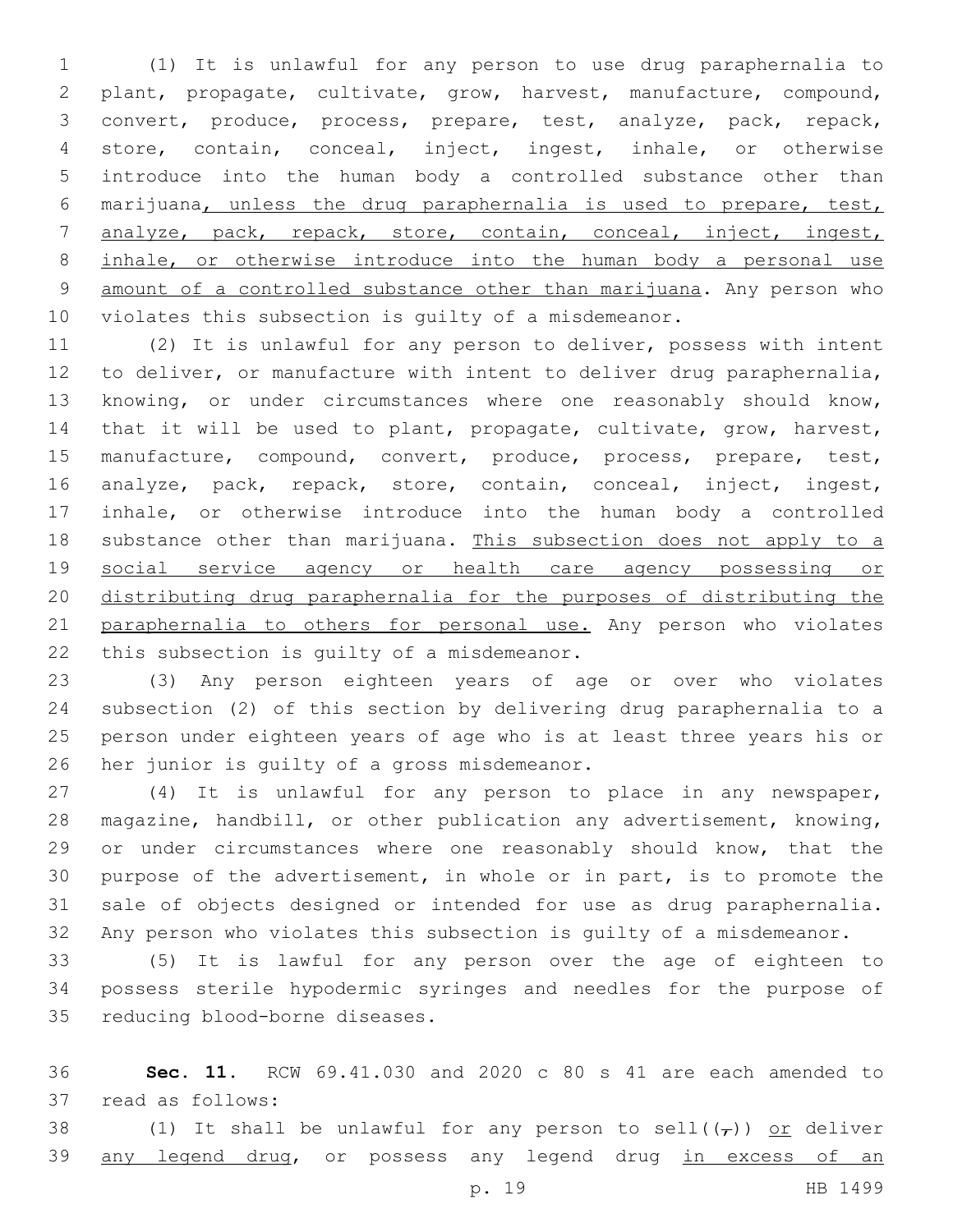applicable personal use amount, except upon the order or prescription of a physician under chapter 18.71 RCW, an osteopathic physician and surgeon under chapter 18.57 RCW, an optometrist licensed under chapter 18.53 RCW who is certified by the optometry board under RCW 18.53.010, a dentist under chapter 18.32 RCW, a podiatric physician and surgeon under chapter 18.22 RCW, a veterinarian under chapter 18.92 RCW, a commissioned medical or dental officer in the United States armed forces or public health service in the discharge of his or her official duties, a duly licensed physician or dentist employed by the veterans administration in the discharge of his or her official duties, a registered nurse or advanced registered nurse practitioner under chapter 18.79 RCW when authorized by the nursing care quality assurance commission, a pharmacist licensed under chapter 18.64 RCW to the extent permitted by drug therapy guidelines or protocols established under RCW 18.64.011 and authorized by the commission and approved by a practitioner authorized to prescribe drugs, a physician assistant under chapter 18.71A RCW when authorized by the Washington medical commission, or any of the following professionals in any province of Canada that shares a common border with the state of Washington or in any state of the United States: A physician licensed to practice medicine and surgery or a physician licensed to practice osteopathic medicine and surgery, a dentist licensed to practice dentistry, a podiatric physician and surgeon licensed to practice podiatric medicine and surgery, a licensed advanced registered nurse practitioner, a licensed physician assistant, or a veterinarian licensed to practice veterinary medicine: PROVIDED, HOWEVER, That the above provisions shall not apply to sale, delivery, or possession by drug wholesalers or drug manufacturers, or their agents or employees, or to any practitioner acting within the scope of his or her license, or to a common or contract carrier or warehouse operator, or any employee thereof, whose possession of any legend drug is in the usual course of business or employment: PROVIDED FURTHER, That nothing in this chapter or chapter 18.64 RCW shall prevent a family planning clinic that is under contract with the health care authority from selling, delivering, possessing, and dispensing commercially prepackaged oral contraceptives prescribed by authorized, licensed health care practitioners: PROVIDED FURTHER, That nothing in this chapter prohibits possession or delivery of legend drugs by an authorized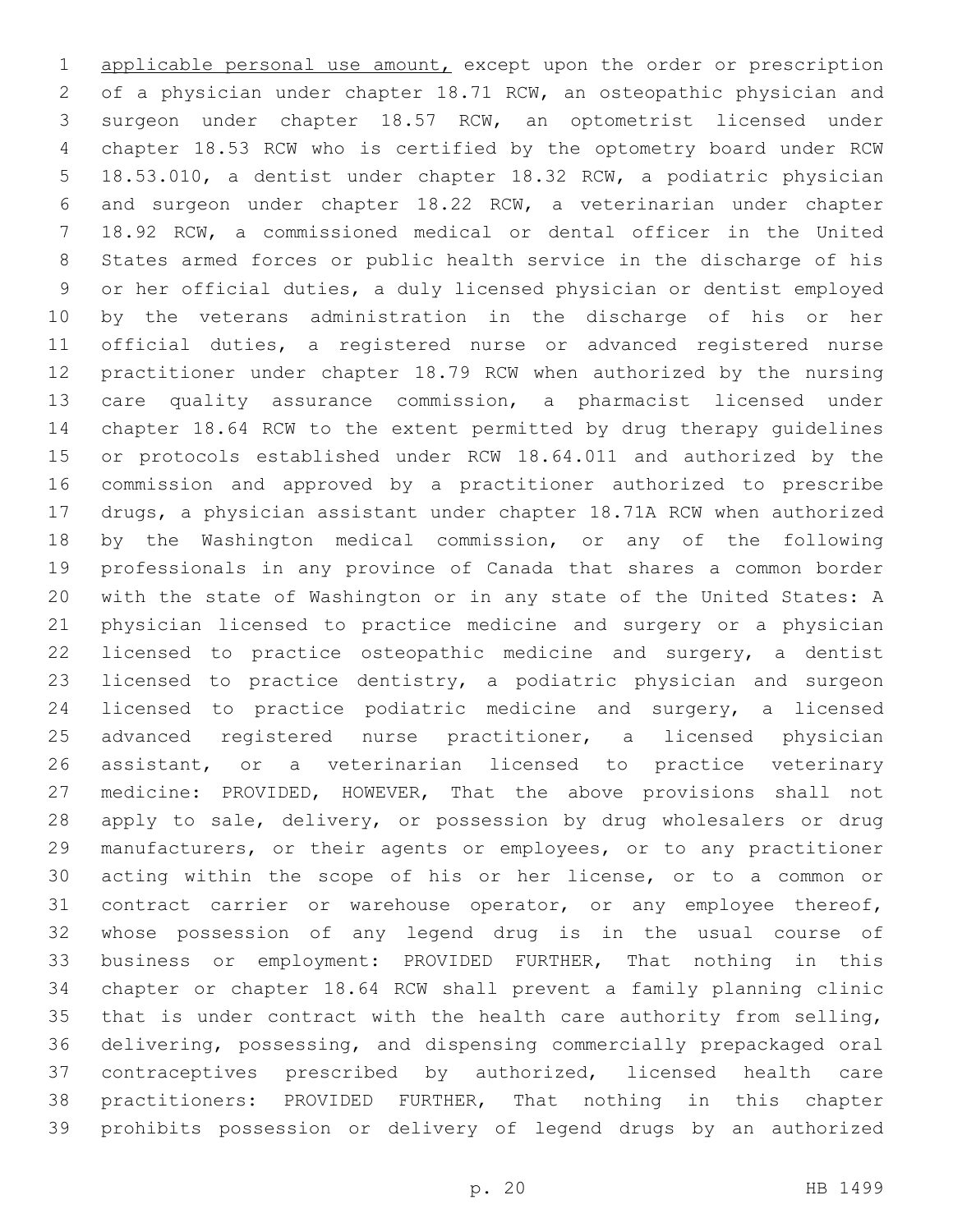collector or other person participating in the operation of a drug take-back program authorized in chapter 69.48 RCW.2

 (2)(a) A violation of this section involving the sale, delivery, or possession with intent to sell or deliver is a class B felony 5 punishable according to chapter 9A.20 RCW.

 (b) A violation of this section involving possession is a 7 misdemeanor.

 (3) For the purpose of this section, "personal use amount" has 9 the meaning provided in RCW 69.50.101.

 **Sec. 12.** RCW 10.31.110 and 2019 c 326 s 3 and 2019 c 325 s 5004 are each reenacted and amended to read as follows:

 (1) When a police officer has reasonable cause to believe that the individual has committed acts constituting a crime, and the individual is known by history or consultation with the behavioral health administrative services organization, managed care organization, ((behavioral health administrative services 17 <del>organization,</del>)) crisis hotline, ((<del>or</del>)) local crisis services 18 providers, or community health providers, to suffer from a mental 19 disorder, including substance use disorder, in addition to existing 20 authority under state law, as an alternative to arrest, the arresting 21 officer is authorized and encouraged to:

 (a) Take the individual to a crisis stabilization unit as defined in RCW 71.05.020. Individuals delivered to a crisis stabilization unit pursuant to this section may be held by the facility for a period of up to twelve hours. The individual must be examined by a mental health professional within three hours of arrival;

 (b) Take the individual to a triage facility as defined in RCW 71.05.020. An individual delivered to a triage facility which has elected to operate as an involuntary facility may be held up to a period of twelve hours. The individual must be examined by a mental health professional within three hours of arrival;

32 (c) Refer the individual to a ((mental health professional)) designated crisis responder for evaluation for initial detention and 34 proceeding under chapter  $71.05$  RCW; ( $(e^x)$ )

 (d) Refer the individual to youth, adult, or geriatric mobile crisis response services as appropriate;

 (e) Refer the individual to an available on-demand provider responsible to receive referrals in lieu of legal system involvement;

or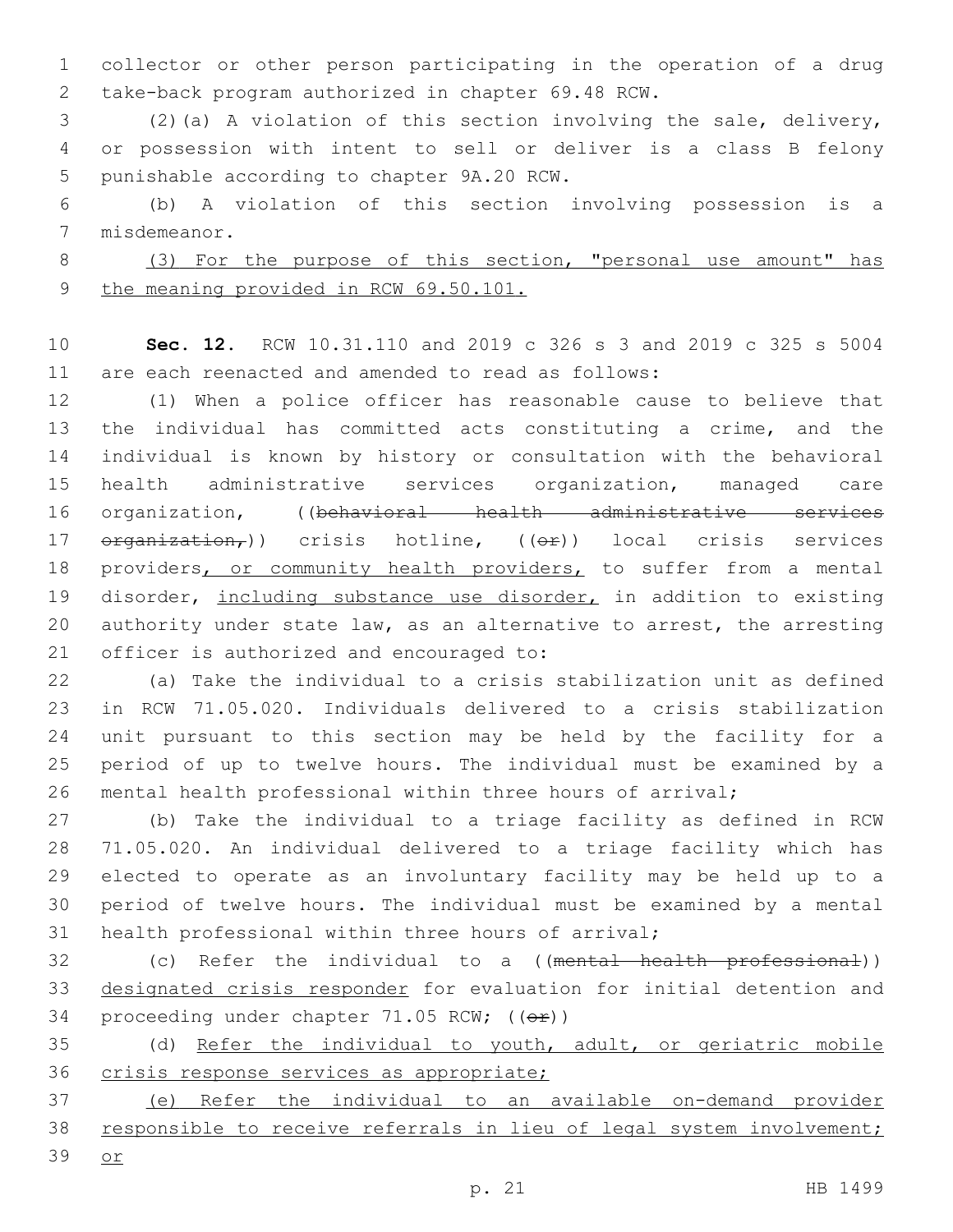(f) Release the individual upon agreement to voluntary 2 participation in outpatient treatment.

 (2) If the individual is released to the community, the ((mental)) behavioral health or community health provider shall make reasonable efforts to inform the arresting officer of the planned release prior to release if the arresting officer has specifically requested notification and provided contact information to the 8 provider.

 (3) In deciding whether to refer the individual to treatment and 10 supportive services under this section, the police officer must be guided by local law enforcement diversion guidelines for behavioral health developed and mutually agreed upon with the prosecuting authority with an opportunity for consultation and comment by the defense bar and disability community. These guidelines must address, 15 at a minimum, the length, seriousness, and recency of the known 16 criminal history of the individual, the ((mental)) behavioral health history of the individual, if available, the opinions of a mental health or substance use disorder professional, if available, and the circumstances surrounding the commission of the alleged offense. The guidelines must include a process for clearing outstanding warrants or referring the individual for assistance in clearing outstanding warrants, if any, and issuing a new court date, if appropriate, without booking or incarcerating the individual or disqualifying him or her from referral to treatment under this section, and define the circumstances under which such action is permissible.

 (4) Any agreement to participate in treatment and supportive 27 services shall not require individuals to stipulate to any of the alleged facts regarding the criminal activity as a prerequisite to 29 participation in a ((mental)) behavioral health treatment alternative. The agreement is inadmissible in any criminal or civil proceeding. The agreement does not create immunity from prosecution 32 for the alleged criminal activity.

 (5) If ((an individual violates such agreement and the mental)) the behavioral health treatment alternative is no longer appropriate:

35 (a) The ((mental)) behavioral health provider shall inform the 36 referring law enforcement agency ((of the violation)); and

 (b) The original charges may be filed or referred to the prosecutor, as appropriate, and the matter may proceed accordingly.

 (6) The police officer is immune from liability for any good 40 faith conduct under this section.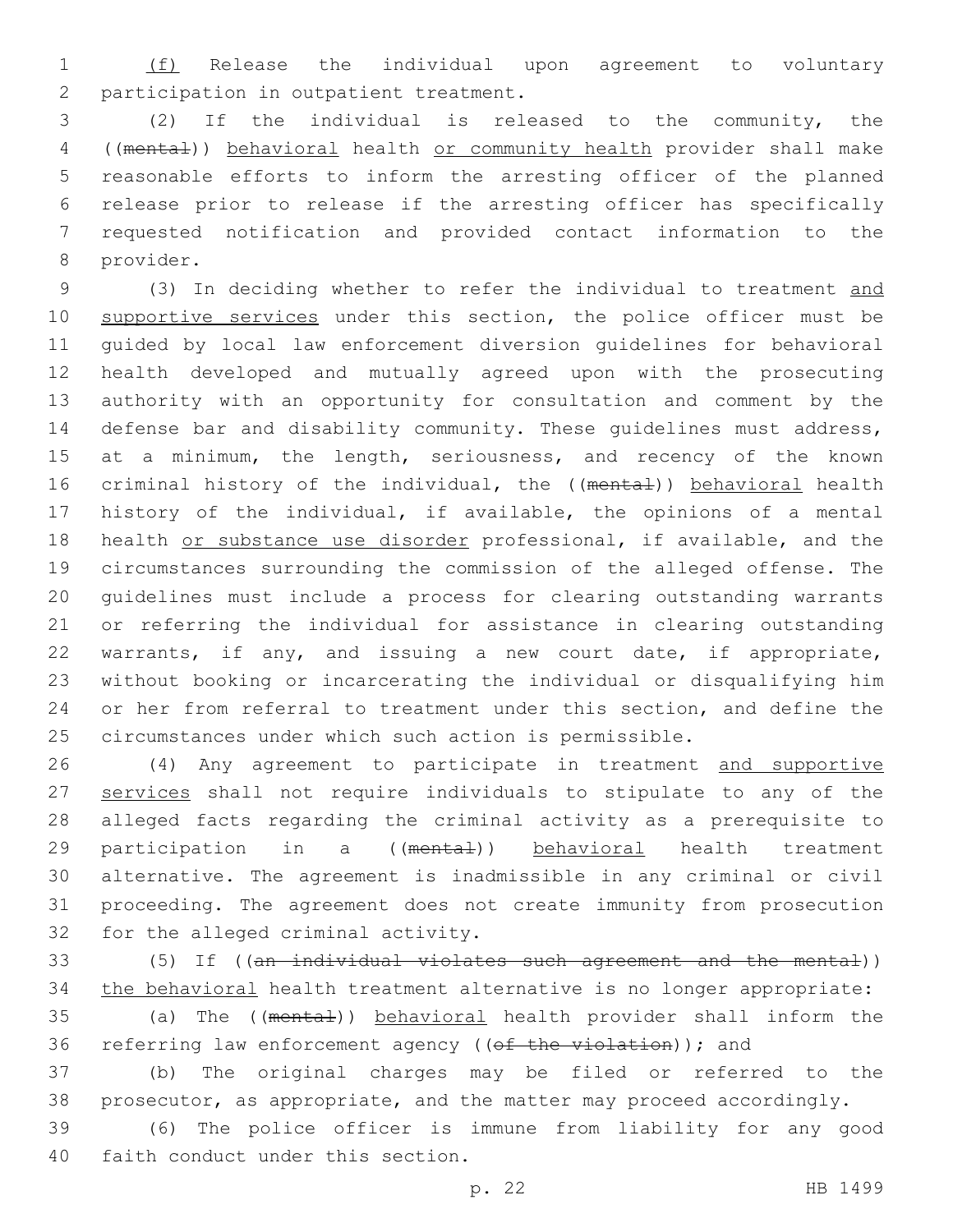NEW SECTION. **Sec. 13.** A new section is added to chapter 43.101 2 RCW to read as follows:

 (1) Beginning July 1, 2022, all law enforcement personnel required to complete basic law enforcement training under RCW 43.101.200 must receive training on law enforcement interaction with persons with substance use disorders, including referral to treatment and recovery services, as part of the basic law enforcement training. The training must be developed by the commission in consultation with appropriate substance use disorder recovery advocacy organizations 10 and with appropriate community, local, and state organizations and agencies that have expertise in the area of working with persons with substance use disorders, including law enforcement diversion of such individuals to community-based care. In developing the training, the commission must also examine existing courses certified by the commission that relate to persons with a substance use disorder, and should draw on existing training partnerships with the Washington 17 association of sheriffs and police chiefs.

 (2) The training must consist of classroom instruction or internet instruction and shall replicate likely field situations to the maximum extent possible. The training should include, at a minimum, core instruction in all of the following:

 (a) Proper procedures for referring persons to treatment and supportive services in accordance with section 2 of this act;

 (b) The cause and nature of substance use disorders, including 25 the role of trauma;

 (c) Barriers to treatment engagement experienced by many with such disorders who have contact with the legal system;

 (d) How to identify indicators of substance use disorder and how to respond appropriately in a variety of common situations;

 (e) Conflict resolution and de-escalation techniques for potentially dangerous situations involving persons with a substance 32 use disorder;

 (f) Appropriate language usage when interacting with persons with 34 a substance use disorder;

 (g) Alternatives to lethal force when interacting with potentially dangerous persons with a substance use disorder;

 (h) The principles of recovery and the multiple pathways to 38 recovery; and

 (i) Community and state resources available to serve persons with substance use disorders and how these resources can be best used by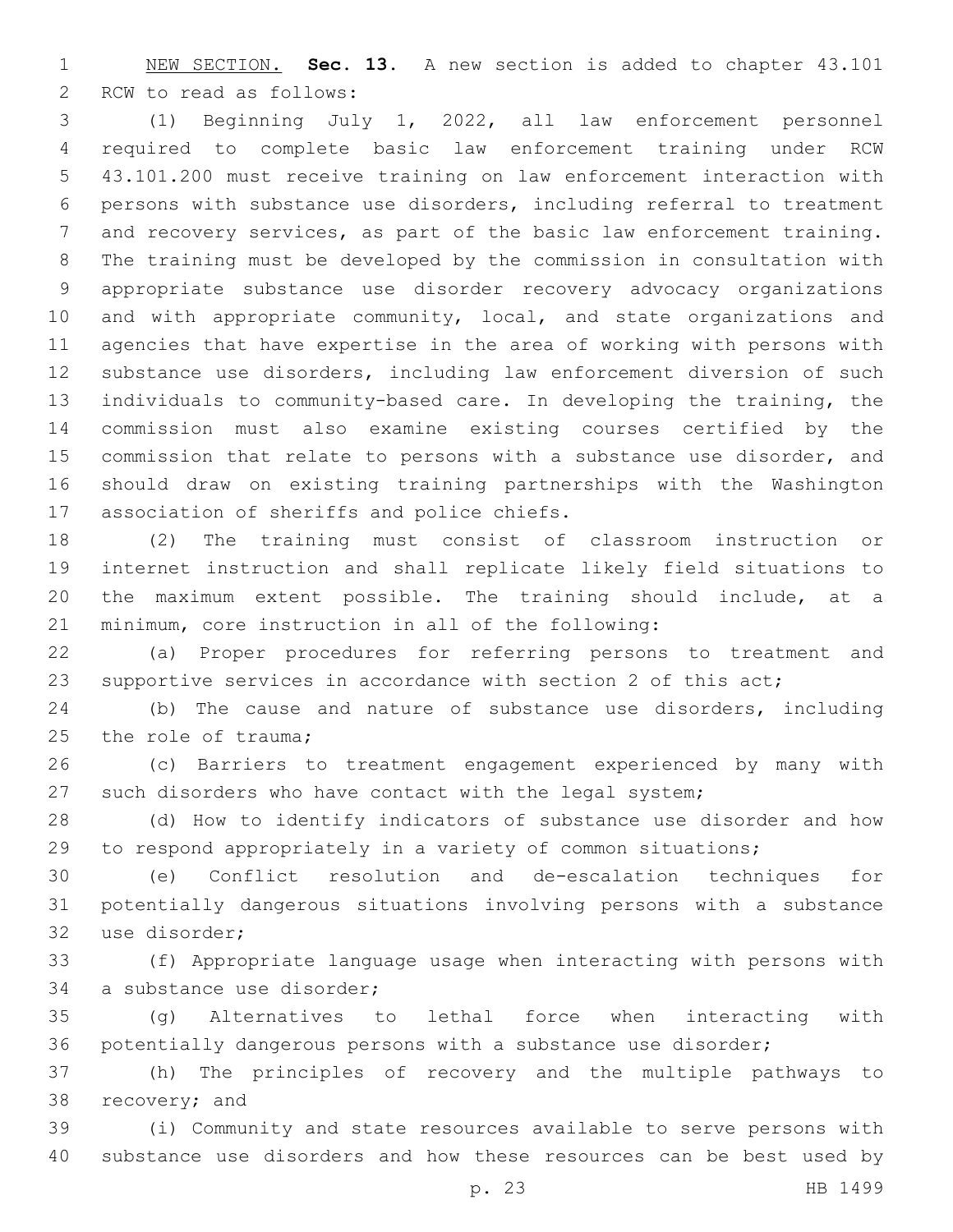law enforcement to support persons with a substance use disorder in 2 their communities.

 (3) In addition to incorporation into the basic law enforcement training under RCW 43.101.200, training must be made available to law enforcement agencies, through electronic means, for use at their convenience and determined by the internal training needs and 7 resources of each agency.

 NEW SECTION. **Sec. 14.** A new section is added to chapter 9.94A 9 RCW to read as follows:

 (1) Notwithstanding RCW 9.94A.640 or any other provision of this chapter, any person convicted of possession of a controlled substance or counterfeit substance before December 1, 2022, may apply to the sentencing court for a vacation of the applicant's record of 14 conviction for the offense, regardless of whether the person completed any applicable sentencing conditions or received a certificate of discharge under RCW 9.94A.637. This subsection applies to offenses under RCW 69.50.401, 69.50.4011, 69.50.4013, and their predecessor statutes. Upon receipt of an application under this section, the court shall clear the record of conviction by: (a) Permitting the person to withdraw the plea of guilty and to enter a plea of not guilty; (b) if the person has been convicted after a plea of not guilty, setting aside the verdict of guilty; or (c) dismissing 23 the information or indictment against the person.

 (2) A conviction vacated under this section may not be included in the person's criminal history for purposes of determining a sentence in any subsequent conviction, and the person must be released from all penalties and disabilities resulting from the offense. For all purposes, including responding to questions on employment applications, a person whose conviction has been vacated may state that the person has never been convicted of that crime. A conviction that has been vacated under this section may not be disseminated or disclosed by the state patrol or local law enforcement agency to any person, except other criminal justice enforcement agencies. Nothing in this section affects the requirements for restoring a right to possess a firearm under RCW 9.41.040.36

 **Sec. 15.** RCW 9.94A.640 and 2019 c 331 s 3 are each amended to 38 read as follows: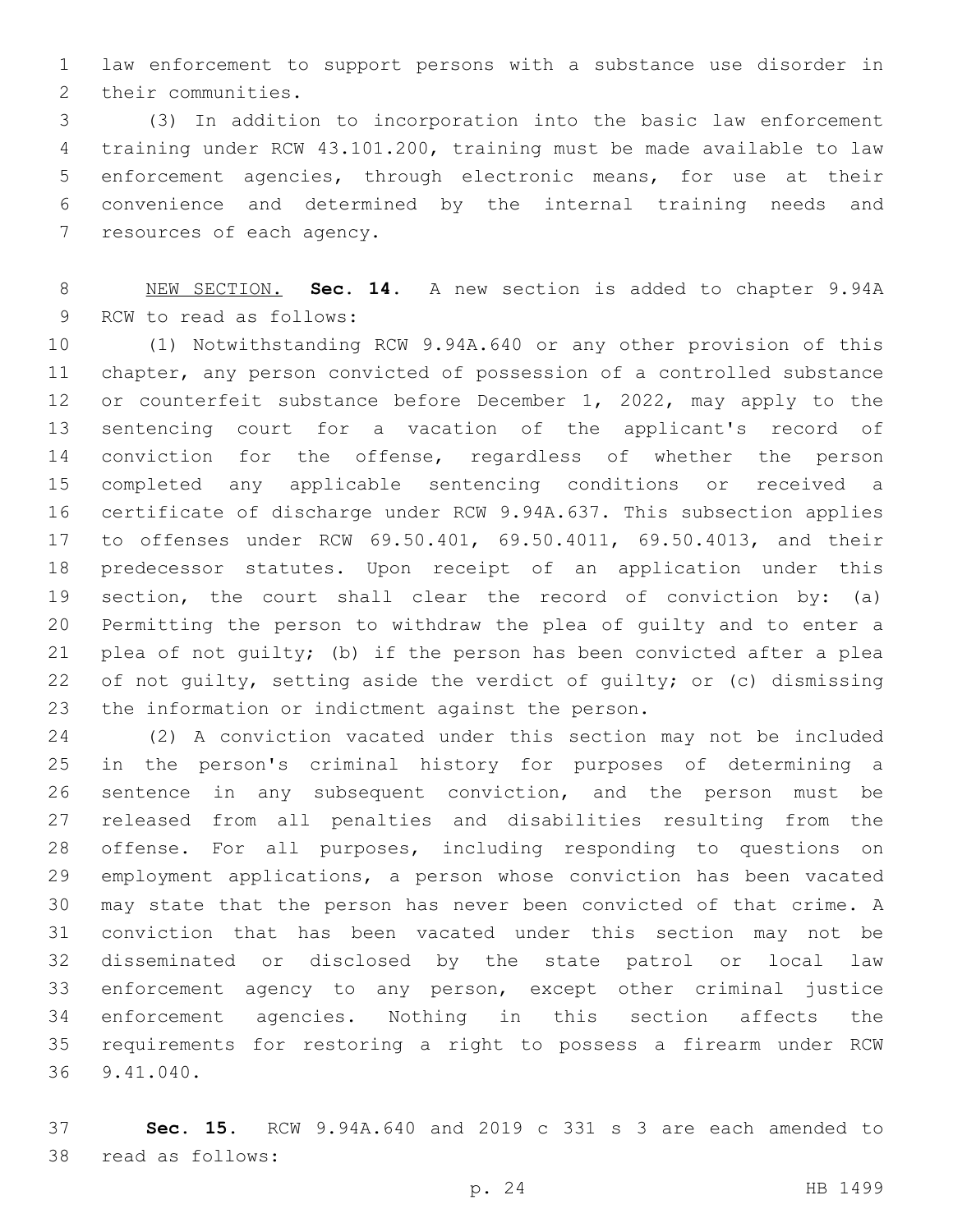(1) Every offender who has been discharged under RCW 9.94A.637 may apply to the sentencing court for a vacation of the offender's record of conviction. If the court finds the offender meets the tests prescribed in subsection (2) of this section, the court may clear the record of conviction by: (a) Permitting the offender to withdraw the offender's plea of guilty and to enter a plea of not guilty; or (b) if the offender has been convicted after a plea of not guilty, by the court setting aside the verdict of guilty; and (c) by the court dismissing the information or indictment against the offender.

 (2) ((An)) Except as provided under section 14 of this act, an offender may not have the record of conviction cleared if:

 (a) There are any criminal charges against the offender pending 13 in any court of this state or another state, or in any federal court;

 (b) The offense was a violent offense as defined in RCW 9.94A.030 15 or crime against children or other persons as defined in RCW 43.43.830, except the following offenses may be vacated if the conviction did not include a firearm, deadly weapon, or sexual motivation enhancement: (i) Assault in the second degree under RCW 9A.36.021; (ii) assault in the third degree under RCW 9A.36.031 when not committed against a law enforcement officer or peace officer; and (iii) robbery in the second degree under RCW 9A.56.210;

 (c) The offense is a class B felony and the offender has been convicted of a new crime in this state, another state, or federal 24 court in the  $((\text{ten}))$  10 years prior to the application for vacation;

 (d) The offense is a class C felony and the offender has been convicted of a new crime in this state, another state, or federal 27 court in the five years prior to the application for vacation;

28 (e) The offense is a class B felony and less than  $((\text{ten}))$   $\underline{10}$  years have passed since the later of: (i) The applicant's release from community custody; (ii) the applicant's release from full and partial confinement; or (iii) the applicant's sentencing date;

 (f) The offense was a class C felony, other than a class C felony described in RCW 46.61.502(6) or 46.61.504(6), and less than five years have passed since the later of: (i) The applicant's release from community custody; (ii) the applicant's release from full and partial confinement; or (iii) the applicant's sentencing date; or

 (g) The offense was a felony described in RCW 46.61.502 or 38 46.61.504.

 (3)(a) Except as otherwise provided, once the court vacates a record of conviction under subsection (1) of this section, the fact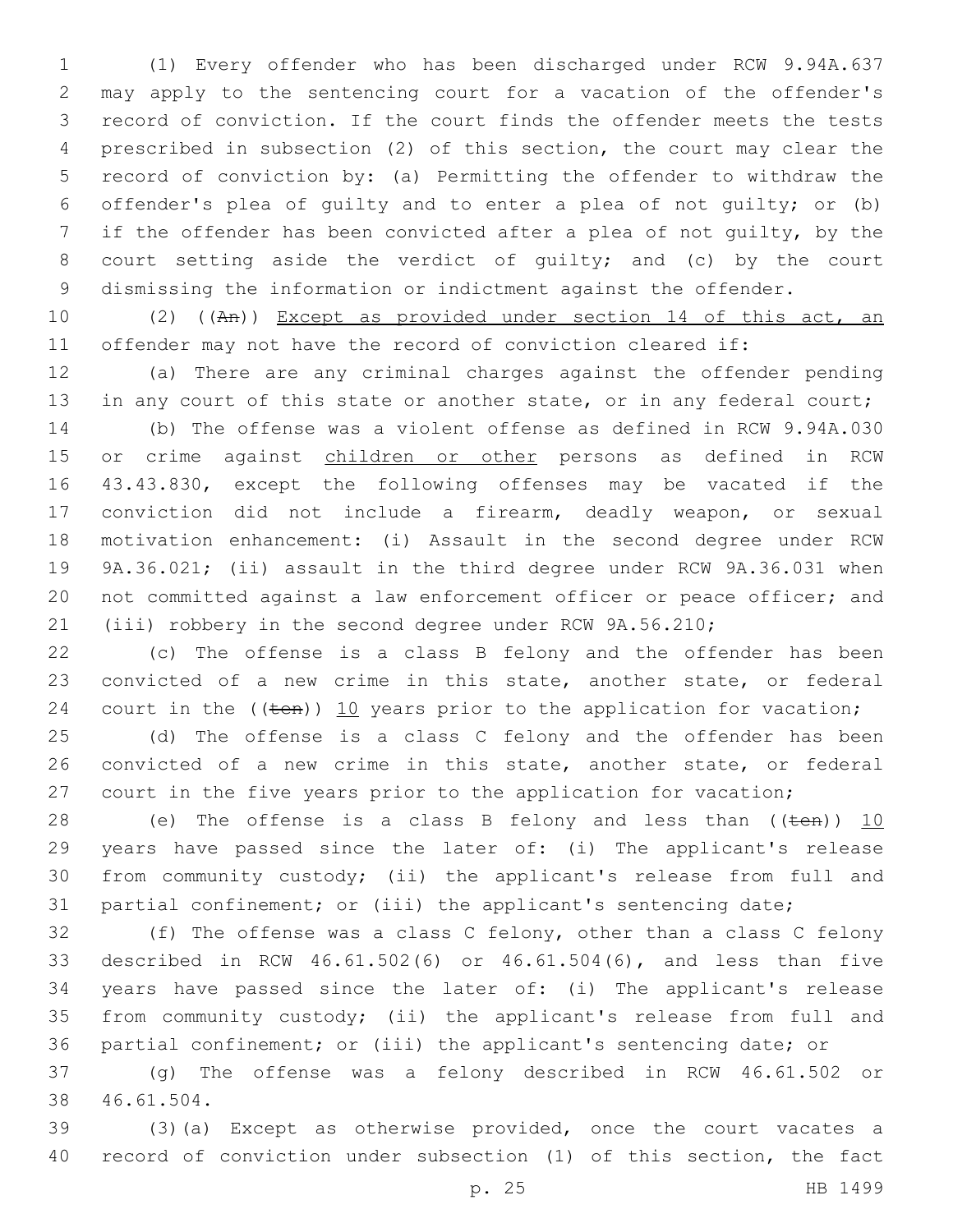that the offender has been convicted of the offense shall not be included in the offender's criminal history for purposes of determining a sentence in any subsequent conviction, and the offender shall be released from all penalties and disabilities resulting from the offense. For all purposes, including responding to questions on employment applications, an offender whose conviction has been vacated may state that the offender has never been convicted of that crime. A conviction that has been vacated under this section may not be disseminated or disclosed by the state patrol or local law enforcement agency to any person, except other criminal justice enforcement agencies. Nothing in this section affects or prevents the use of an offender's prior conviction in a later criminal prosecution, and nothing in this section affects the requirements for restoring a right to possess a firearm under RCW 9.41.040.

 (b) A conviction vacated on or after July 28, 2019, qualifies as a prior conviction for the purpose of charging a present recidivist offense occurring on or after July 28, 2019, and may be used to establish an ongoing pattern of abuse for purposes of RCW 9.94A.535.

 NEW SECTION. **Sec. 16.** A new section is added to chapter 9.96 20 RCW to read as follows:

 (1) Notwithstanding RCW 9.96.060 or any other provision of this chapter, any person convicted of possession of a controlled substance, counterfeit substance, or legend drug, or use of paraphernalia, before December 1, 2022, may apply to the sentencing court for a vacation of the applicant's record of conviction for the offense, regardless of whether the person completed any applicable sentencing conditions. This subsection applies to offenses under RCW 69.50.4011, 69.50.4013, 69.50.4014, 69.50.412(1), 69.41.030, and their predecessor statutes, including but not limited to RCW 69.50.401, and any offense under an equivalent municipal ordinance. Upon receipt of an application under this section, the court shall clear the record of conviction by: (a) Permitting the person to withdraw the plea of guilty and to enter a plea of not guilty; (b) if the person has been convicted after a plea of not guilty, setting aside the verdict of guilty; or (c) dismissing the information or 36 indictment against the person.

 (2) A conviction vacated under this section may not be included in the person's criminal history for purposes of determining a sentence in any subsequent conviction, and the person shall be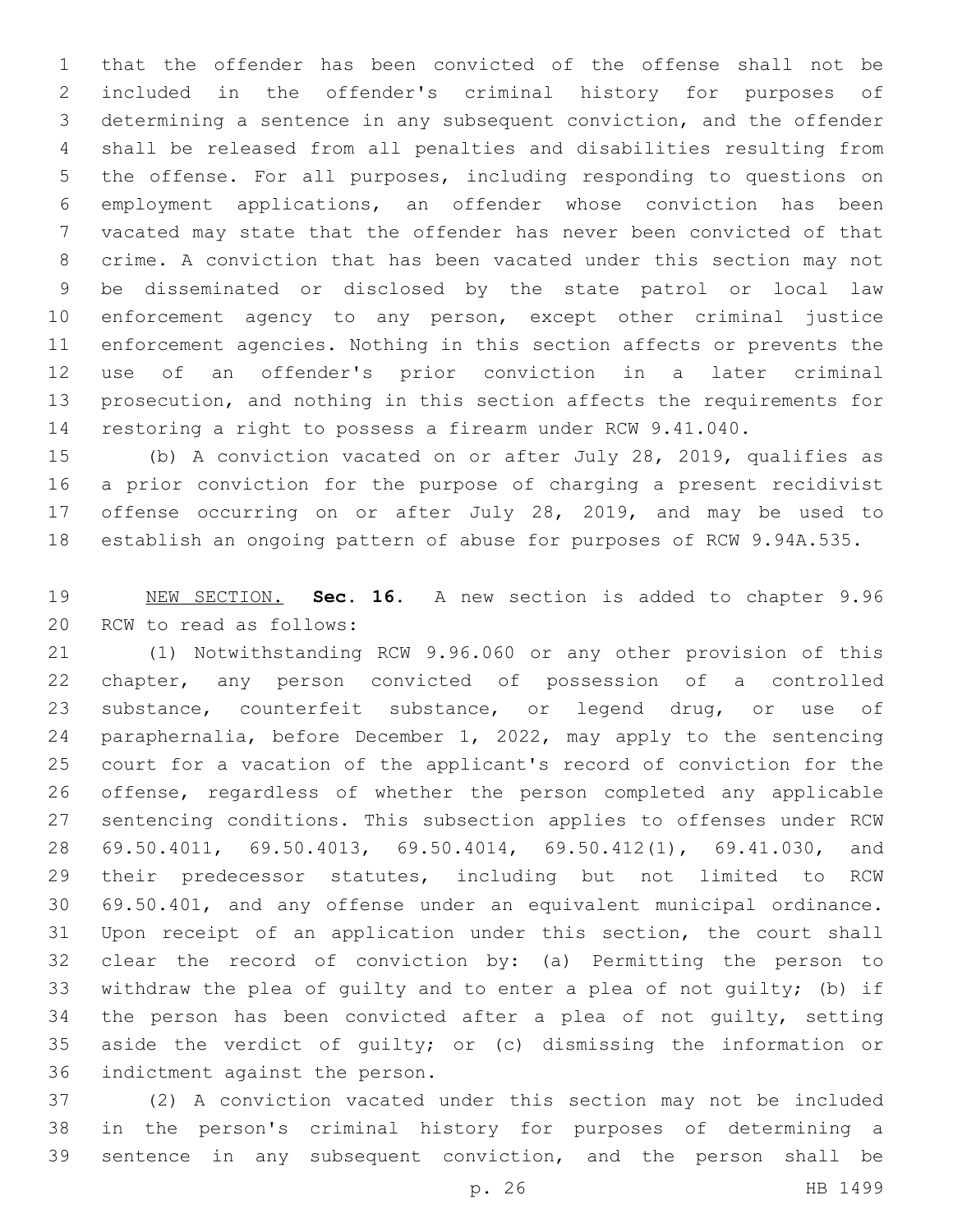released from all penalties and disabilities resulting from the offense. For all purposes, including responding to questions on employment or housing applications, a person whose conviction has been vacated under this section may state that he or she has never been convicted of that crime. A conviction that has been vacated under this section may not be disseminated or disclosed by the state patrol or local law enforcement agency to any person, except other criminal justice enforcement agencies. Nothing in this section affects the requirements for restoring a right to possess a firearm 10 under RCW 9.41.040.

 **Sec. 17.** RCW 9.96.060 and 2020 c 29 s 18 are each amended to 12 read as follows:

13 (1) When vacating a conviction under this section or section 16 14 of this act, the court effectuates the vacation by: (a)(i) Permitting the applicant to withdraw the applicant's plea of guilty and to enter a plea of not guilty; or (ii) if the applicant has been convicted 17 after a plea of not quilty, the court setting aside the verdict of guilty; and (b) the court dismissing the information, indictment, complaint, or citation against the applicant and vacating the 20 judgment and sentence.

 (2) Every person convicted of a misdemeanor or gross misdemeanor offense may apply to the sentencing court for a vacation of the applicant's record of conviction for the offense. If the court finds 24 the applicant meets the requirements of this subsection, the court may in its discretion vacate the record of conviction. Except as provided in subsections (3), (4), and (5) of this section and section 27 13 of this act, an applicant may not have the record of conviction for a misdemeanor or gross misdemeanor offense vacated if any one of 29 the following is present:

 (a) The applicant has not completed all of the terms of the 31 sentence for the offense;

 (b) There are any criminal charges against the applicant pending in any court of this state or another state, or in any federal or 34 tribal court, at the time of application;

 (c) The offense was a violent offense as defined in RCW 9.94A.030 36 or an attempt to commit a violent offense;

 (d) The offense was a violation of RCW 46.61.502 (driving while under the influence), 46.61.504 (actual physical control while under the influence), 9.91.020 (operating a railroad, etc. while

p. 27 HB 1499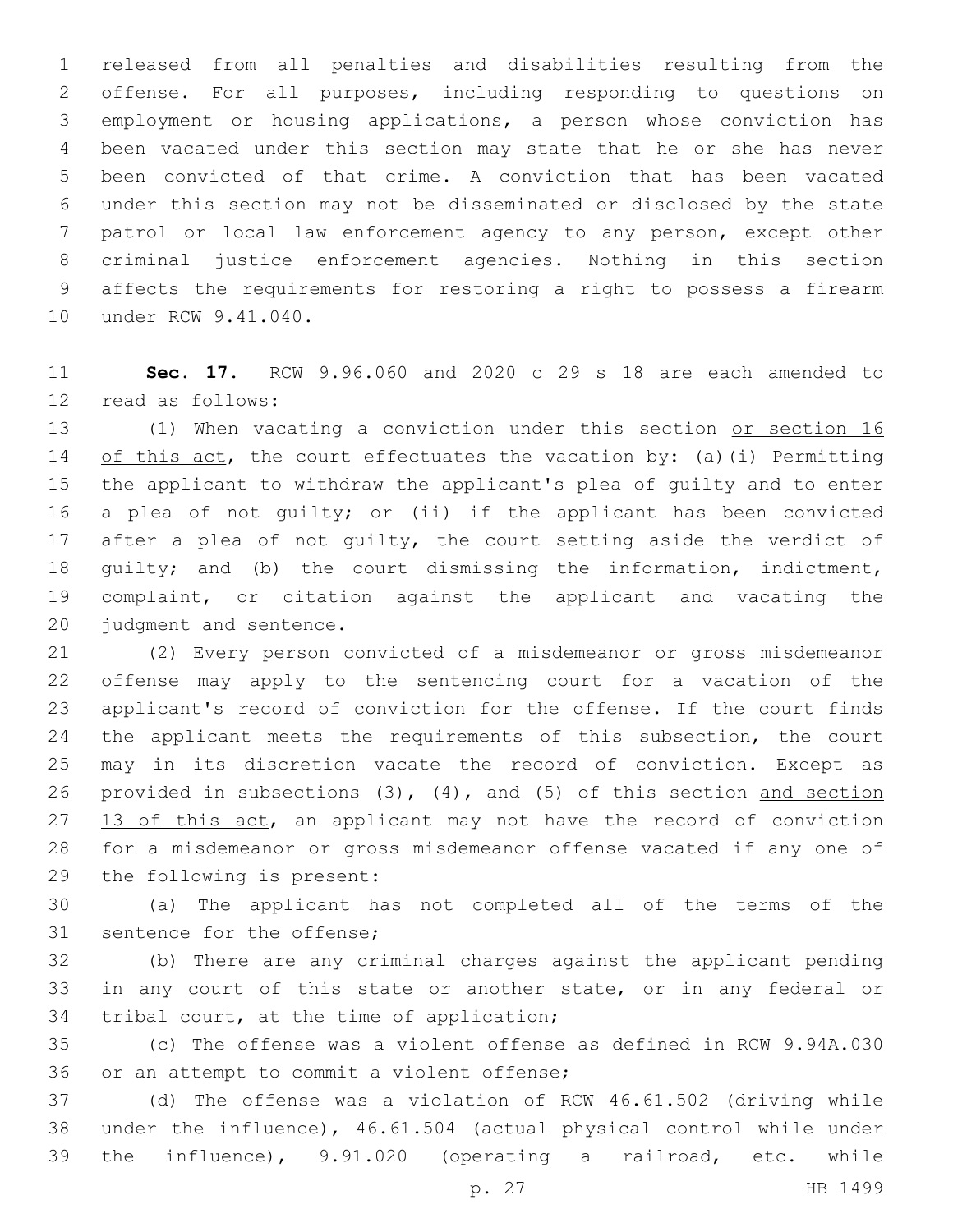intoxicated), or the offense is considered a "prior offense" under RCW 46.61.5055 and the applicant has had a subsequent alcohol or drug 3 violation within ((ten)) 10 years of the date of arrest for the prior 4 offense or less than  $((\text{ten}))$  10 years has elapsed since the date of 5 the arrest for the prior offense;

 (e) The offense was any misdemeanor or gross misdemeanor violation, including attempt, of chapter 9.68 RCW (obscenity and pornography), chapter 9.68A RCW (sexual exploitation of children), or chapter 9A.44 RCW (sex offenses), except for failure to register as a 10 sex offender under RCW 9A.44.132;

 (f) The applicant was convicted of a misdemeanor or gross misdemeanor offense as defined in RCW 10.99.020, or the court determines after a review of the court file that the offense was committed by one family or household member against another or by one 15 intimate partner against another, or the court, after considering the damage to person or property that resulted in the conviction, any prior convictions for crimes defined in RCW 10.99.020, or for comparable offenses in another state or in federal court, and the totality of the records under review by the court regarding the conviction being considered for vacation, determines that the offense involved domestic violence, and any one of the following factors 22 exist:

 (i) The applicant has not provided written notification of the vacation petition to the prosecuting attorney's office that 25 prosecuted the offense for which vacation is sought, or has not 26 provided that notification to the court;

 (ii) The applicant has two or more domestic violence convictions stemming from different incidents. For purposes of this subsection, however, if the current application is for more than one conviction that arose out of a single incident, none of those convictions counts 31 as a previous conviction;

 (iii) The applicant has signed an affidavit under penalty of perjury affirming that the applicant has not previously had a conviction for a domestic violence offense, and a criminal history check reveals that the applicant has had such a conviction; or

 (iv) Less than five years have elapsed since the person completed the terms of the original conditions of the sentence, including any financial obligations and successful completion of any treatment 39 ordered as a condition of sentencing;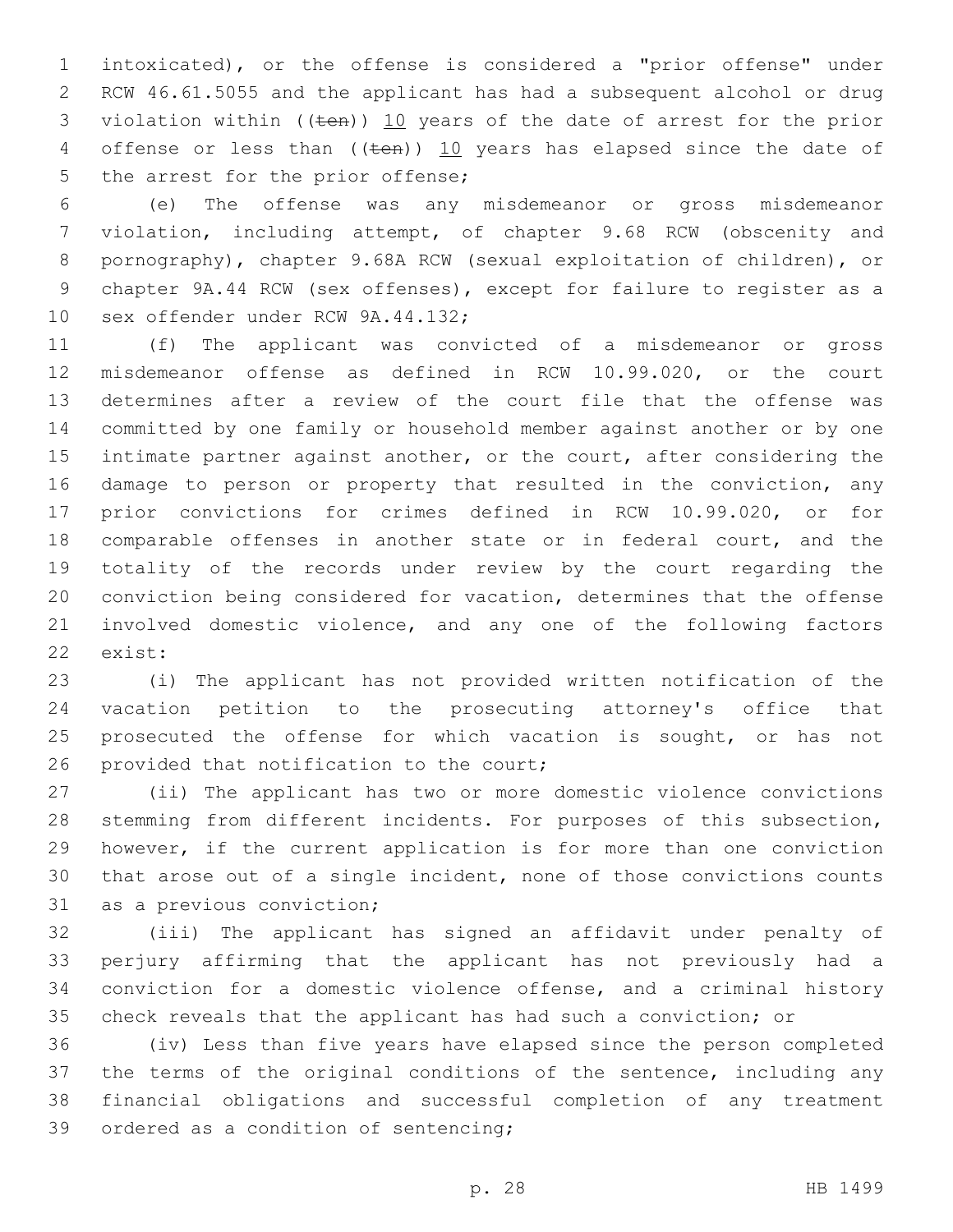(g) For any offense other than those described in (f) of this subsection, less than three years have passed since the person completed the terms of the sentence, including any financial obligations;4

 (h) The offender has been convicted of a new crime in this state, another state, or federal or tribal court in the three years prior to 7 the vacation application; or

 (i) The applicant is currently restrained by a domestic violence protection order, a no-contact order, an antiharassment order, or a civil restraining order which restrains one party from contacting the other party or was previously restrained by such an order and was found to have committed one or more violations of the order in the 13 five years prior to the vacation application.

 (3) Subject to RCW 9.96.070, every person convicted of prostitution under RCW 9A.88.030 who committed the offense as a result of being a victim of trafficking, RCW 9A.40.100, promoting prostitution in the first degree, RCW 9A.88.070, promoting commercial sexual abuse of a minor, RCW 9.68A.101, or trafficking in persons under the trafficking victims protection act of 2000, 22 U.S.C. Sec. 7101 et seq. may apply to the sentencing court for vacation of the applicant's record of conviction for the prostitution offense. An applicant may not have the record of conviction for prostitution 23 vacated if any one of the following is present:

 (a) There are any criminal charges against the applicant pending 25 in any court of this state or another state, or in any federal court, 26 for any crime other than prostitution; or

 (b) The offender has been convicted of another crime, except prostitution, in this state, another state, or federal court since the date of conviction. The limitation in this subsection (3)(b) does not apply to convictions where the offender proves by a preponderance of the evidence that he or she committed the crime as a result of being a victim of trafficking, RCW 9A.40.100, promoting prostitution in the first degree, RCW 9A.88.070, promoting commercial sexual abuse of a minor, RCW 9.68A.101, or trafficking in persons under the trafficking victims protection act of 2000, 22 U.S.C. Sec. 7101 et seq., according to the requirements provided in RCW 9.96.070 for each 37 respective conviction.

 (4) Every person convicted prior to January 1, 1975, of violating any statute or rule regarding the regulation of fishing activities, including, but not limited to, RCW 75.08.260, 75.12.060, 75.12.070,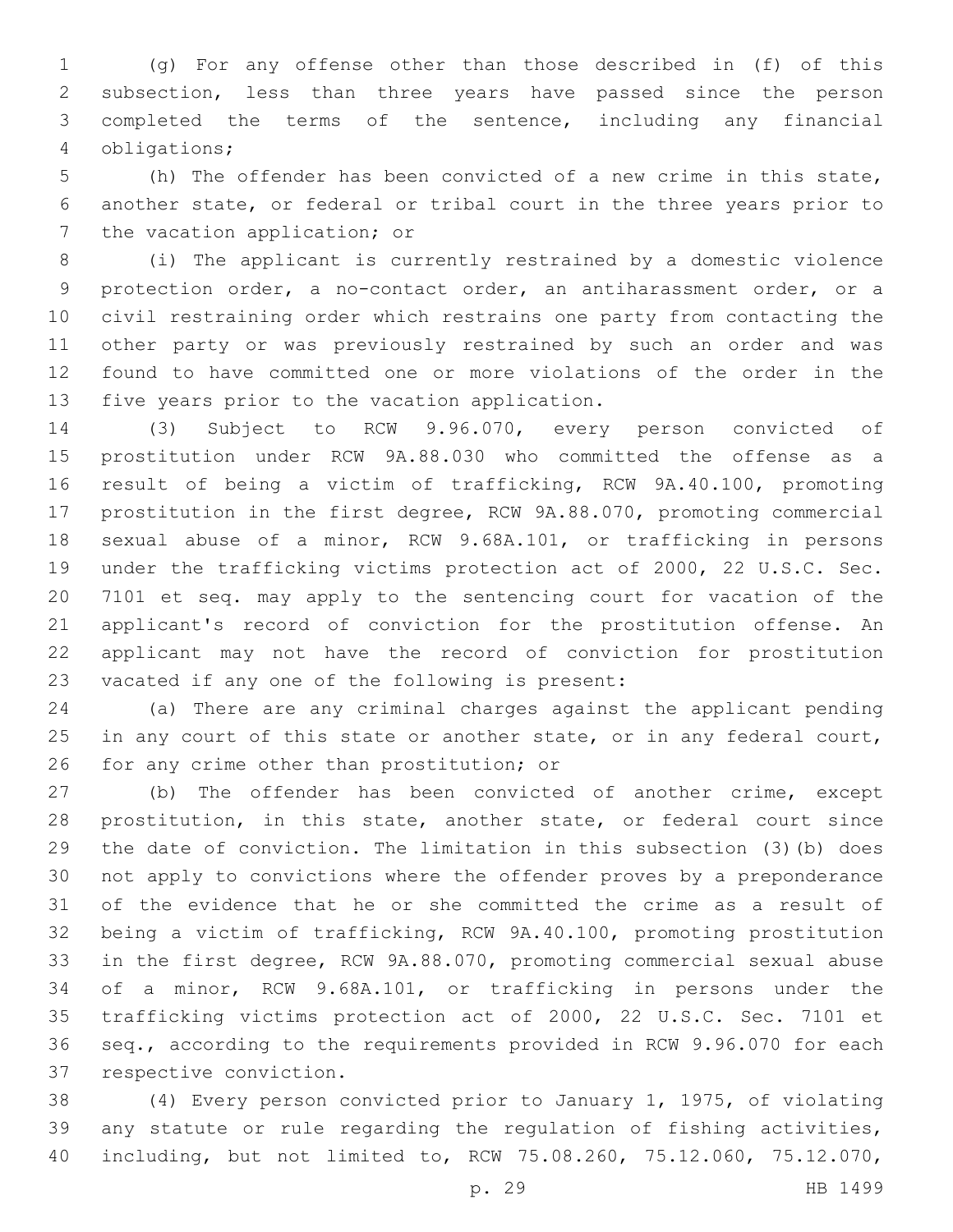75.12.160, 77.16.020, 77.16.030, 77.16.040, 77.16.060, and 77.16.240 who claimed to be exercising a treaty Indian fishing right, may apply to the sentencing court for vacation of the applicant's record of the misdemeanor, gross misdemeanor, or felony conviction for the offense. If the person is deceased, a member of the person's family or an official representative of the tribe of which the person was a member may apply to the court on behalf of the deceased person. Notwithstanding the requirements of RCW 9.94A.640, the court shall 9 vacate the record of conviction if:

 (a) The applicant is a member of a tribe that may exercise treaty 11 Indian fishing rights at the location where the offense occurred; and

 (b) The state has been enjoined from taking enforcement action of the statute or rule to the extent that it interferes with a treaty Indian fishing right as determined under *United States v. Washington*, 384 F. Supp. 312 (W.D. Wash. 1974), or *Sohappy v. Smith*, 302 F. Supp. 899 (D. Oregon 1969), and any posttrial orders of those courts, or any other state supreme court or federal court decision.

 (5) Every person convicted of a misdemeanor marijuana offense, 19 who was (( $t$ wenty-one)) 21 years of age or older at the time of the offense, may apply to the sentencing court for a vacation of the applicant's record of conviction for the offense. A misdemeanor marijuana offense includes, but is not limited to: Any offense under RCW 69.50.4014, from July 1, 2004, onward, and its predecessor statutes, including RCW 69.50.401(e), from March 21, 1979, to July 1, 2004, and RCW 69.50.401(d), from May 21, 1971, to March 21, 1979, and any offense under an equivalent municipal ordinance. If an applicant qualifies under this subsection, the court shall vacate the record of 28 conviction.

 (6)(a) Except as provided in (c) of this subsection, once the court vacates a record of conviction under this section, the person shall be released from all penalties and disabilities resulting from the offense and the fact that the person has been convicted of the offense shall not be included in the person's criminal history for purposes of determining a sentence in any subsequent conviction. For all purposes, including responding to questions on employment or housing applications, a person whose conviction has been vacated under this section may state that he or she has never been convicted of that crime. However, nothing in this section affects the requirements for restoring a right to possess a firearm under RCW 9.41.040. Except as provided in (b) of this subsection, nothing in

p. 30 HB 1499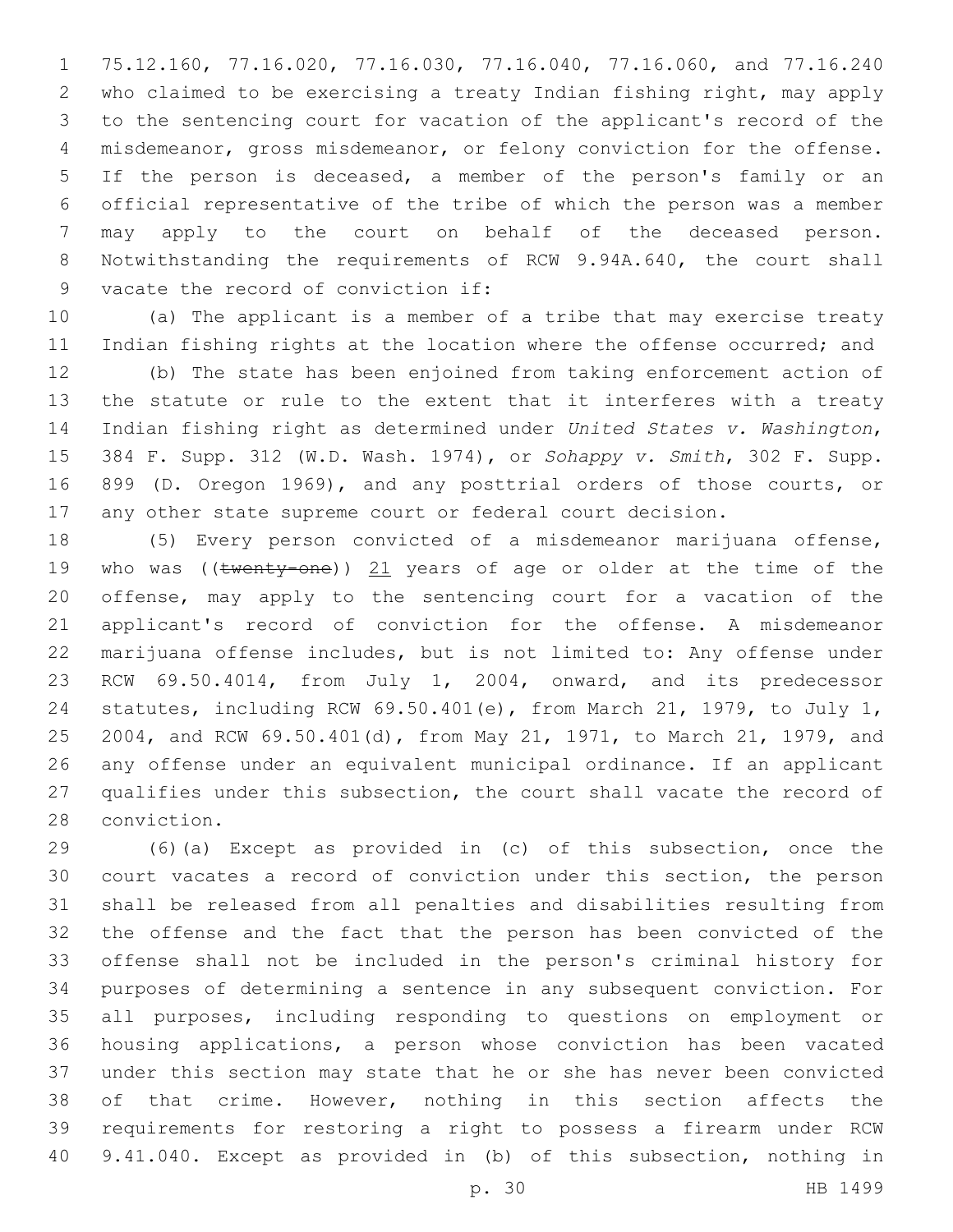this section affects or prevents the use of an offender's prior 2 conviction in a later criminal prosecution.

 (b) When a court vacates a record of domestic violence as defined in RCW 10.99.020 under this section, the state may not use the vacated conviction in a later criminal prosecution unless the conviction was for: (i) Violating the provisions of a restraining order, no-contact order, or protection order restraining or enjoining the person or restraining the person from going on to the grounds of or entering a residence, workplace, school, or day care, or prohibiting the person from knowingly coming within, or knowingly remaining within, a specified distance of a location (RCW 10.99.040, 10.99.050, 26.09.300, 26.10.220, 26.26B.050, 26.44.063, 26.44.150, 26.50.060, 26.50.070, 26.50.130, 26.52.070, or 74.34.145); or (ii) stalking (RCW 9A.46.110). A vacated conviction under this section is not considered a conviction of such an offense for the purposes of 27 16 C.F.R. 478.11.

 (c) A conviction vacated on or after July 28, 2019, qualifies as a prior conviction for the purpose of charging a present recidivist offense as defined in RCW 9.94A.030 occurring on or after July 28, 2019.

 (7) The clerk of the court in which the vacation order is entered shall immediately transmit the order vacating the conviction to the Washington state patrol identification section and to the local police agency, if any, which holds criminal history information for the person who is the subject of the conviction. The Washington state patrol and any such local police agency shall immediately update 27 their records to reflect the vacation of the conviction, and shall transmit the order vacating the conviction to the federal bureau of investigation. A conviction that has been vacated under this section may not be disseminated or disclosed by the state patrol or local law enforcement agency to any person, except other criminal justice 32 enforcement agencies.

 **Sec. 18.** RCW 69.50.608 and 1989 c 271 s 601 are each amended to 34 read as follows:

 The state of Washington fully occupies and preempts the entire field of setting penalties for violations of the controlled substances act and of establishing policies pertaining to personal use amounts as provided under section 5 of this act. Cities, towns, and counties or other municipalities may enact only those laws and